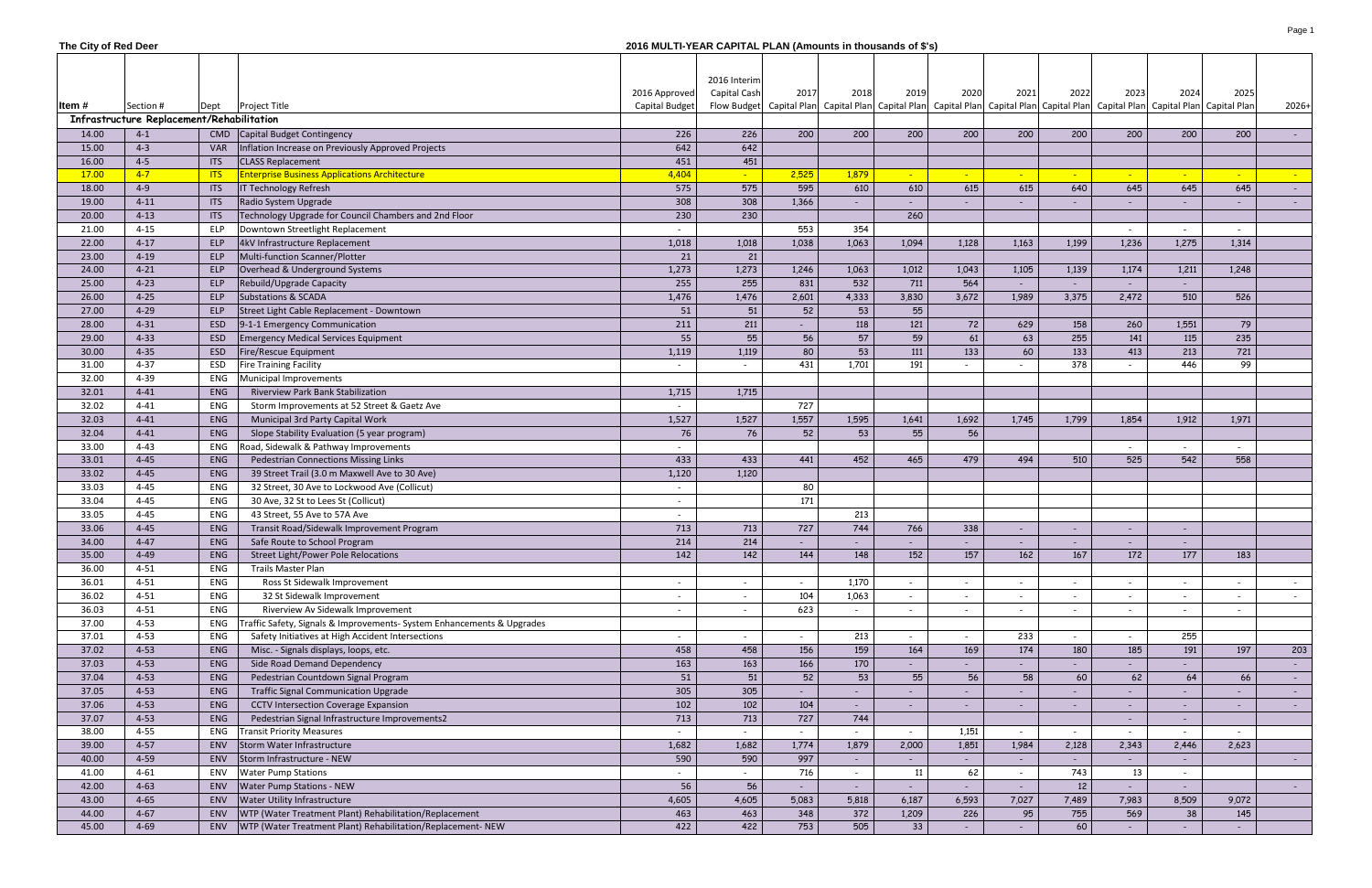| The City of Red Deer |           |            |                                                       | 2016 MULTI-YEAR CAPITAL PLAN (Amounts in thousands of \$'s) |                              |                          |        |                          |                          |                                                                                                                                                                                                                                       |                          |                          |                          |                          |            |
|----------------------|-----------|------------|-------------------------------------------------------|-------------------------------------------------------------|------------------------------|--------------------------|--------|--------------------------|--------------------------|---------------------------------------------------------------------------------------------------------------------------------------------------------------------------------------------------------------------------------------|--------------------------|--------------------------|--------------------------|--------------------------|------------|
| Item #               | Section # | Dept       | <b>Project Title</b>                                  | 2016 Approved<br>Capital Budget                             | 2016 Interim<br>Capital Cash | 2017                     | 2018   | 2019                     | 2020                     | 2021<br>Flow Budget   Capital Plan   Capital Plan   Capital Plan   Capital Plan   Capital Plan   Capital Plan   Capital Plan   Capital Plan   Capital Plan   Capital Plan   Capital Plan   Capital Plan   Capital Plan   Capital Plan | 2022                     | 2023                     | 2024                     | 2025                     | $2026+$    |
| 46.00                | $4 - 71$  | <b>ENV</b> | Wastewater Lift Station Upgrades-NEW                  | 611                                                         | 611                          | 737                      |        |                          |                          |                                                                                                                                                                                                                                       |                          |                          |                          |                          | $\sim 100$ |
| 47.00                | $4 - 73$  | <b>ENV</b> | Wastewater Main Infrastructure                        | 3,160                                                       | 3,160                        | 2,104                    | 2,230  | 2,374                    | 2,534                    | 2,704                                                                                                                                                                                                                                 | 2,886                    | 3,081                    | 3,289                    | 5,482                    |            |
| 48.00                | $4 - 75$  | <b>ENV</b> | WWTP Rehabilitation/Replacement                       | 453                                                         | 453                          | 192                      | 4,811  | 465                      | 23                       | 52                                                                                                                                                                                                                                    | 102                      | 272                      | 1,689                    | 16,334                   | $\sim$ $-$ |
| 49.00                | $4-77$    | <b>ENV</b> | WWTP Rehabilitation/Replacement - NEW                 | 891                                                         | 891                          | 249                      |        |                          |                          |                                                                                                                                                                                                                                       |                          |                          |                          |                          | $\sim 100$ |
| 50.00                | 4-79      | <b>PWS</b> | Automatic Brine Maker                                 | 153                                                         | 153                          |                          |        |                          |                          |                                                                                                                                                                                                                                       |                          |                          |                          |                          |            |
| 51.00                | $4 - 81$  |            | <b>PWS</b> Bridge Maintenance                         | 3,054                                                       | 3,054                        | $\overline{\phantom{a}}$ | 872    | 1,050                    | 584                      | 605                                                                                                                                                                                                                                   | 1,043                    |                          | 516                      | 4,258                    |            |
| 52.00                | $4 - 83$  | <b>PWS</b> | Facility Management - Civic Yards & Leased Buildings  | 202                                                         | 202                          | 141                      | 145    | 149                      | 359                      | 230                                                                                                                                                                                                                                   | 163                      | 168                      | 173                      | 179                      |            |
| 53.00                | 4-85      | PWS        | <b>Fleet Fuel System</b>                              |                                                             |                              |                          |        |                          |                          |                                                                                                                                                                                                                                       | 436                      |                          |                          |                          |            |
| 54.00                | $4 - 87$  | <b>PWS</b> | Fleet Garage Shop Equipment                           | 11                                                          | 11                           | 11                       | 11     | 12                       | 12                       | 12                                                                                                                                                                                                                                    | 13                       | 13                       | $\overline{\phantom{a}}$ |                          |            |
| 55.00                | 4-89      | <b>PWS</b> | Fleet Vehicles - Replacement                          | 8,386                                                       | 8,386                        | 5,774                    | 3,727  | 5,009                    | 9,274                    | 7,776                                                                                                                                                                                                                                 | 8,915                    | 9,250                    | 4,214                    | 9,665                    |            |
| 56.00                | 4-91      | <b>PWS</b> | Guardrail Replacement                                 | 176                                                         | 176                          | 180                      | 184    | 189                      | 195                      | 201                                                                                                                                                                                                                                   | 207                      | 214                      | 220                      | 227                      |            |
| 57.00                | 4-93      | <b>PWS</b> | Pavement Rehabilitation (Crown Paving)                | 7,583                                                       | 7,583                        | 7,573                    | 7,778  | 8,224                    | 8,313                    | 8,602                                                                                                                                                                                                                                 | 9,109                    | 9,206                    | 9,523                    | 10,079                   |            |
| 58.00                | 4-95      | <b>PWS</b> | Roadway Reconstruction                                | 5,670                                                       | 5,670                        | 5,803                    | 5,967  | 6,169                    | 6,391                    | 6,620                                                                                                                                                                                                                                 | 6,856                    | 7,100                    | 1,784                    | 1,870                    |            |
| 59.00                | 4-97      | <b>INL</b> | City Hall - Infrastructure Replacement/Upgrade        | 998                                                         | 998                          | 78                       | 159    | 82                       | 56                       | $\sim$                                                                                                                                                                                                                                | 90                       | 62                       | 382                      | 657                      |            |
| 60.00                | 4-99      | <b>INL</b> | Sorensen Station Parkade- Infrastructure              | $\sim$                                                      |                              |                          | 36     | 37                       | 56                       | 87                                                                                                                                                                                                                                    |                          |                          |                          |                          |            |
| 61.00                | $4 - 101$ | <b>PLA</b> | Downtown Street Furniture & Patio Program             |                                                             |                              | 208                      |        | 219                      |                          | 233                                                                                                                                                                                                                                   |                          | 247                      |                          | 263                      |            |
| 62.00                | $4 - 103$ | RPC        | Asphalt Court Overlays                                | 42                                                          | 42                           | 43                       | 44     | 46                       | 47                       | 48                                                                                                                                                                                                                                    | 50                       | 51                       | 53                       | 109                      | $\sim 100$ |
| 63.00                | 4-105     | <b>RPC</b> | Bower Pond Node Preservation                          |                                                             |                              | 22                       | 32     |                          |                          |                                                                                                                                                                                                                                       |                          |                          |                          | 290                      |            |
| 64.00                | $4 - 107$ | RPC        | Centennial Plaza Park Site Redevelopment              | 52                                                          | 52                           | 1,710                    |        |                          |                          |                                                                                                                                                                                                                                       |                          |                          |                          |                          |            |
| 65.00                | 4-109     | <b>RPC</b> | City Hall Park - Facility & Infrastructure Upgrades   | $\sim$                                                      |                              |                          |        |                          | $\overline{a}$           | $\overline{\phantom{a}}$                                                                                                                                                                                                              |                          |                          |                          | 291                      |            |
| 66.00                | $4 - 111$ | <b>RPC</b> | Collicutt Centre - Preservation                       | 427                                                         | 427                          |                          | 868    | 311                      | 113                      | 148                                                                                                                                                                                                                                   | 62                       | 507                      | $\sim$                   | 268                      | $\sim 100$ |
| 67.00                | $4 - 113$ | <b>RPC</b> | Community Activity Centres- Preservation              | $\sim$                                                      |                              | $\overline{\phantom{a}}$ |        |                          |                          |                                                                                                                                                                                                                                       |                          |                          |                          | 657                      |            |
| 68.00                | $4 - 115$ | <b>RPC</b> | CPR Pedestrian Bridge Assessment & Remediation        | 3,727                                                       | 3,727                        | $\sim$                   |        |                          | $\sim$                   | 116                                                                                                                                                                                                                                   |                          | $\overline{\phantom{a}}$ | $\sim$                   | $\overline{\phantom{a}}$ | $\sim 100$ |
| 69.00                | $4-117$   | <b>RPC</b> | Cronquist House Preservation                          | 166                                                         | 166                          | 106                      | 108    |                          |                          |                                                                                                                                                                                                                                       |                          |                          |                          |                          |            |
| 70.00                | 4-119     | RPC        | Fort Normandeau Preservation & Bank Armouring         | 73                                                          | 73                           | $\overline{\phantom{a}}$ |        | $\overline{\phantom{a}}$ | $\sim$                   | $\sim$                                                                                                                                                                                                                                |                          | $\overline{\phantom{a}}$ | 390                      | $\overline{\phantom{a}}$ | $\sim 100$ |
| 71.00                | $4 - 121$ | <b>RPC</b> | Gaetz Lake Sanctuary Trail Repair                     | $\sim$                                                      | $\sim$                       | 438                      | $\sim$ | $\overline{\phantom{a}}$ | $\sim$                   | $\sim$                                                                                                                                                                                                                                | $\overline{\phantom{a}}$ | $\overline{\phantom{a}}$ | $\overline{\phantom{a}}$ | $\overline{\phantom{a}}$ |            |
| 72.00                | $4 - 123$ | <b>RPC</b> | <b>GH Dawe Centre - Preservation</b>                  | 335                                                         | 335                          | 193                      |        |                          | $\sim$                   | 495                                                                                                                                                                                                                                   |                          | $\overline{\phantom{a}}$ | 86                       |                          | $\sim$ $-$ |
| 73.00                | $4 - 125$ | <b>RPC</b> | <b>Great Chief Park - Preservation</b>                | $\sim$                                                      |                              | 51                       |        | 123                      | 282                      |                                                                                                                                                                                                                                       |                          |                          |                          | $\overline{\phantom{a}}$ |            |
| 74.00                | $4 - 127$ | RPC        | Heritage Square Restoration                           |                                                             |                              | $\overline{\phantom{a}}$ |        |                          | 108                      | 111                                                                                                                                                                                                                                   |                          |                          |                          | $\overline{\phantom{a}}$ |            |
| 75.00                | 4-129     | <b>RPC</b> | Heritage Ranch/Waskasoo Sp Gathering PI- Preservation | 188                                                         | 188                          | $\overline{\phantom{a}}$ |        |                          |                          |                                                                                                                                                                                                                                       |                          |                          |                          |                          |            |
| 76.00                | 4-131     | RPC        | J.J Gaetz House Preservation                          |                                                             |                              |                          |        |                          | 532                      |                                                                                                                                                                                                                                       |                          |                          |                          |                          |            |
| 77.00                | 4-133     |            | RPC Kinex Arena Capital                               |                                                             |                              |                          |        | 55<br>ັບ                 | 282                      |                                                                                                                                                                                                                                       |                          |                          |                          |                          | 1,355      |
| 78.00                | 4-135     | RPC        | Kinsmen Arena Capital                                 | $\sim$                                                      |                              | 57                       | 32     | 33                       | 34                       | $\sim$                                                                                                                                                                                                                                |                          |                          | $\overline{\phantom{a}}$ | $\sim$                   | 3,170      |
| 79.00                | 4-137     |            | RPC   KWNC City Sewer Service Connection              | $\sim$                                                      |                              | 326                      |        |                          | $\sim$                   | $\overline{\phantom{a}}$                                                                                                                                                                                                              |                          |                          |                          | $\overline{\phantom{a}}$ | $\sim$     |
| 80.00                | 4-139     | RPC        | Legion Track Repairs                                  | $\sim$                                                      |                              |                          |        |                          |                          |                                                                                                                                                                                                                                       |                          |                          |                          | $\overline{\phantom{a}}$ | 677        |
| 81.00                | $4 - 141$ | RPC        | Lions Campground Redevelopment                        |                                                             |                              | 455                      |        |                          | $\overline{\phantom{a}}$ |                                                                                                                                                                                                                                       |                          | 3,138                    |                          |                          |            |
| 82.00                | 4-143     | <b>RPC</b> | Natural Area and Slope Remediation                    | 106                                                         | 106                          |                          |        | 228                      | $\sim$                   | 121                                                                                                                                                                                                                                   | 249                      | 257                      | 265                      | 273                      | $\sim$     |
| 83.00                | 4-145     | RPC        | Parks Major Amenity Replacement Plan                  | 270                                                         | 270                          | 275                      | 282    | 290                      | 299                      | 308                                                                                                                                                                                                                                   | 318                      | 328                      | 338                      | 348                      | $\sim$     |
| 84.00                | $4 - 147$ | <b>RPC</b> | Parks Sign Capital Replacements                       | 106                                                         | 106                          | 108                      | 111    | 114                      | 117                      | 121                                                                                                                                                                                                                                   | 125                      | 129                      | 133                      | 137                      | $\sim$     |
| 85.00                | 4-149     | <b>RPC</b> | River Bend Golf Area- Preservation                    | 494                                                         | 494                          | 330                      | 1,967  | 301                      | 338                      |                                                                                                                                                                                                                                       |                          |                          |                          |                          | $\sim$     |
| 86.00                | $4 - 151$ | <b>RPC</b> | River Bend Recreation Area - Preservation             | 1,893                                                       | 1,893                        | 545                      | 36     | 88                       |                          | 634                                                                                                                                                                                                                                   | 51                       |                          |                          |                          |            |
| 87.00                | $4 - 153$ | <b>RPC</b> | Riverside Meadows                                     | 217                                                         | 217                          |                          |        |                          | 117                      |                                                                                                                                                                                                                                       |                          | $\overline{\phantom{a}}$ |                          | $\blacksquare$           | $\sim$     |
| 88.00                | 4-155     | <b>RPC</b> | Rotary Recreation Park Preservation                   | 20                                                          | 20                           | $\overline{\phantom{a}}$ |        |                          | 34                       |                                                                                                                                                                                                                                       |                          |                          | 3,892                    |                          |            |
| 89.00                | $4 - 157$ | <b>RPC</b> | RPC Infrastructure Maintenance Funds                  | 250                                                         | 250                          | 250                      | 250    | 250                      | 250                      | 250                                                                                                                                                                                                                                   | 250                      | 250                      | 250                      | 250                      |            |
| 90.00                | 4-159     | <b>RPC</b> | Tennis Courts Resurfacing                             | 349                                                         | 349                          |                          |        |                          |                          |                                                                                                                                                                                                                                       |                          |                          | 57                       |                          |            |
| 91.00                | 4-161     | <b>RPC</b> | Trails Overlays / Parking Lot Overlays                | 212                                                         | 212                          | 216                      | 221    | 228                      | 235                      | 242                                                                                                                                                                                                                                   | 249                      | 257                      | 265                      | 2,102                    |            |
| 301.00               | 4-163     |            | COM Library Capital 2016                              | 357                                                         | 357                          | 695                      |        |                          |                          |                                                                                                                                                                                                                                       |                          |                          |                          |                          |            |
| 302.00               | $4 - 165$ |            | COM Library Capital- (2017-2020)                      |                                                             |                              | 65                       |        |                          |                          |                                                                                                                                                                                                                                       |                          |                          |                          | $\overline{\phantom{a}}$ |            |
| 303.00               | $4 - 167$ | <b>RPC</b> |                                                       |                                                             |                              | 75                       |        |                          |                          |                                                                                                                                                                                                                                       | 75                       |                          |                          |                          |            |
|                      |           |            | Tree Planting                                         | 75                                                          | 75                           |                          | 75     | 75                       | 75                       | 75                                                                                                                                                                                                                                    |                          | 75                       | 75                       | 75                       |            |
| 304.00               | 4-169     | LED        | Red Deer Regional Airport                             | $\sim$                                                      |                              | 175                      |        |                          |                          |                                                                                                                                                                                                                                       |                          |                          |                          |                          |            |
| 306.00               | 4-169     | <b>LED</b> | Feasibility Study for Central School                  | 150                                                         | 150                          |                          |        |                          |                          |                                                                                                                                                                                                                                       |                          |                          |                          |                          |            |
| Current Growth       |           |            |                                                       |                                                             |                              |                          |        |                          |                          |                                                                                                                                                                                                                                       |                          |                          |                          |                          |            |
| 92.00                | $5 - 1$   |            | CMD Civic Centre - Phase 1 & 2                        | $\sim$                                                      | $\overline{\phantom{a}}$     | $\overline{\phantom{a}}$ |        | $\overline{\phantom{a}}$ | $\sim$                   | $\overline{\phantom{a}}$                                                                                                                                                                                                              | $\overline{\phantom{a}}$ | $\overline{\phantom{a}}$ | $\overline{\phantom{a}}$ |                          | 107,769    |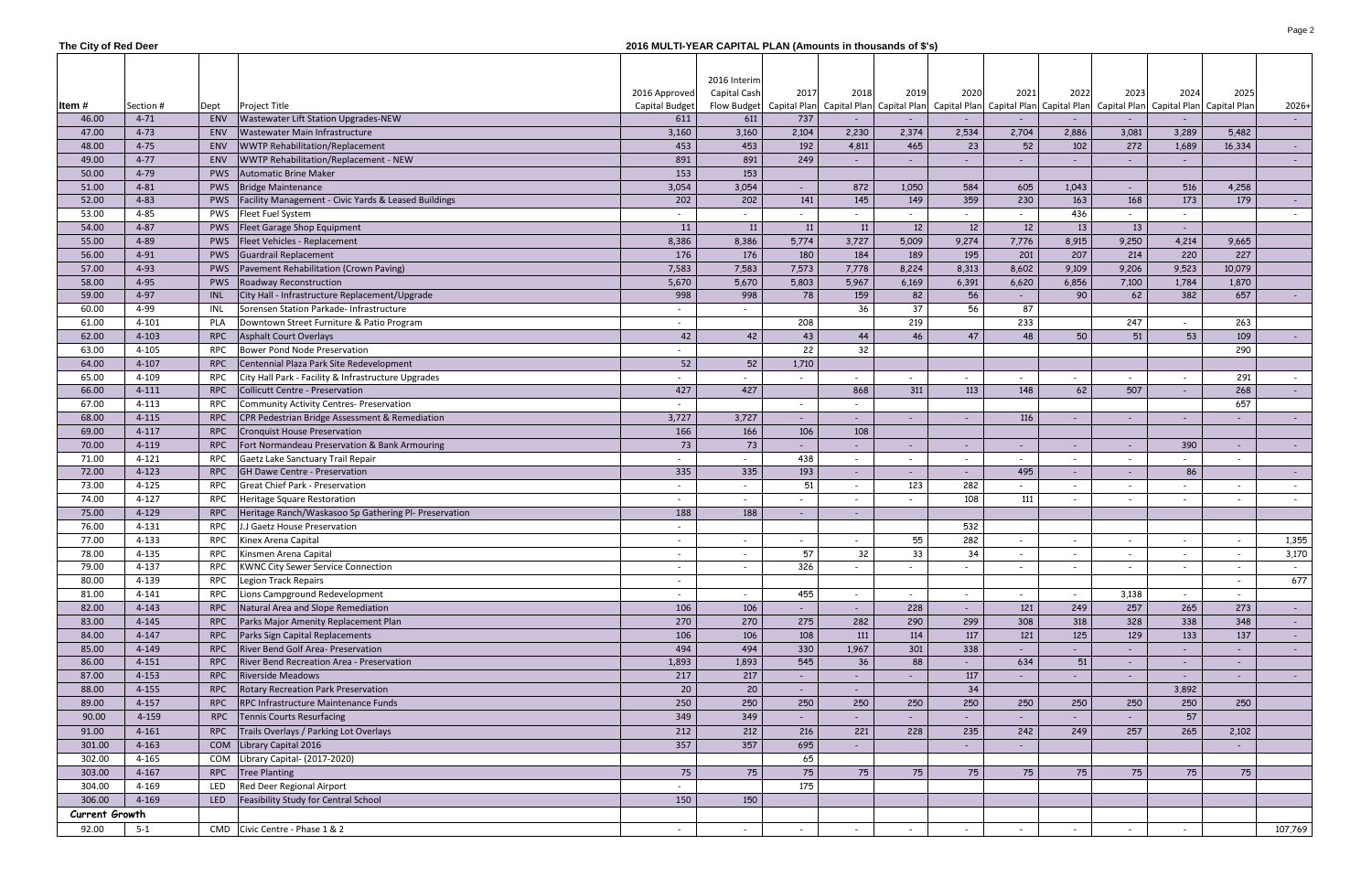| The City of Red Deer |                      |            |                                                                        | 2016 MULTI-YEAR CAPITAL PLAN (Amounts in thousands of \$'s) |                          |                          |                          |                          |                |                          |                          |                                                                                                                                                                                                                               |                          |                          |                  |
|----------------------|----------------------|------------|------------------------------------------------------------------------|-------------------------------------------------------------|--------------------------|--------------------------|--------------------------|--------------------------|----------------|--------------------------|--------------------------|-------------------------------------------------------------------------------------------------------------------------------------------------------------------------------------------------------------------------------|--------------------------|--------------------------|------------------|
|                      |                      |            |                                                                        |                                                             |                          |                          |                          |                          |                |                          |                          |                                                                                                                                                                                                                               |                          |                          |                  |
|                      |                      |            |                                                                        |                                                             | 2016 Interim             |                          |                          |                          |                |                          |                          |                                                                                                                                                                                                                               |                          |                          |                  |
|                      |                      |            |                                                                        | 2016 Approved                                               | Capital Cash             | 2017                     | 2018                     | 2019                     | 2020           | 2021                     | 2022                     | 2023                                                                                                                                                                                                                          | 2024                     | 2025                     |                  |
| ltem #               | Section #            | Dept       | <b>Project Title</b>                                                   | <b>Capital Budget</b>                                       |                          |                          |                          |                          |                |                          |                          | Flow Budget   Capital Plan   Capital Plan   Capital Plan   Capital Plan   Capital Plan   Capital Plan   Capital Plan   Capital Plan   Capital Plan   Capital Plan   Capital Plan   Capital Plan   Capital Plan   Capital Plan |                          |                          | $2026+$          |
| 93.00                | $5 - 3$              | <b>ITS</b> | <b>Collection Storage Facility</b>                                     |                                                             |                          | 1,051                    |                          |                          |                |                          |                          |                                                                                                                                                                                                                               |                          |                          | $\sim$           |
| 94.00                | $5 - 5$              | <b>ITS</b> | Information Management                                                 | 1,538                                                       | 1,538                    | $\sim$                   |                          |                          | $\sim$         | $\overline{\phantom{a}}$ |                          | $\overline{\phantom{a}}$                                                                                                                                                                                                      | $\sim$                   | $\overline{\phantom{a}}$ | $\sim$ 100 $\pm$ |
| 95.00                | $5 - 7$              | <b>ITS</b> | <b>RedNet Upgrades</b>                                                 |                                                             |                          |                          | 592                      | 250                      |                |                          |                          |                                                                                                                                                                                                                               |                          | $\overline{\phantom{a}}$ | $\sim$           |
| 96.00                | $5-9$                | ELP        | <b>Build New Feeders</b>                                               | 967                                                         | 967                      | 1,350                    | 904                      |                          | 959            | 814                      | 480                      | $\overline{\phantom{a}}$                                                                                                                                                                                                      |                          |                          |                  |
| 97.00                | $5 - 11$             | ELP        | <b>Customer Servicing</b>                                              | 2,933                                                       | 2,933                    | 3,017                    | 3,393                    | 3,491                    | 3,600          | 4,041                    | 4,167                    | 3,956                                                                                                                                                                                                                         | 4,079                    | 4,205                    |                  |
| 98.00                | $5 - 13$             | ESD        | Station#3 Relocation                                                   | 1,527                                                       | 1,527                    | $\sim$                   |                          |                          |                |                          |                          | $\overline{\phantom{a}}$                                                                                                                                                                                                      |                          |                          | $\sim$ $-$       |
| 99.00                | $5 - 15$             | <b>ESD</b> | Station#4 Relocation                                                   | 1,018                                                       | 1,018                    | $\sim$                   |                          |                          | $\sim$         | $\overline{\phantom{a}}$ |                          | $\sim$                                                                                                                                                                                                                        |                          |                          | $\sim 100$       |
| 100.00               | $5 - 17$             | ESD        | Firehall # 6                                                           | $\sim$                                                      |                          | $\overline{\phantom{a}}$ |                          | $\overline{\phantom{a}}$ | $\sim$         | $\overline{\phantom{a}}$ |                          | $\overline{\phantom{a}}$                                                                                                                                                                                                      | $\overline{\phantom{a}}$ | 16,557                   | $\sim$           |
| 101.00               | $5 - 21$             | <b>ENG</b> | <b>Greater Downtown Action Plan Traffic Initiatives</b>                | $\sim$                                                      |                          |                          |                          |                          |                |                          |                          | $\overline{\phantom{a}}$                                                                                                                                                                                                      | $\overline{\phantom{a}}$ | $\sim$                   | $\sim$           |
| 101.01               | $5 - 23$             | ENG        | New Pedestrian Links - various locations                               |                                                             |                          |                          |                          |                          | $\sim$         | $\overline{\phantom{a}}$ |                          | $\overline{\phantom{a}}$                                                                                                                                                                                                      |                          | 657                      |                  |
| 101.02               | $5 - 23$             | <b>ENG</b> | Alexander Way Phase 3 - 54 Ave to River Plaza                          | 5,100                                                       | 5,100                    | $\overline{\phantom{a}}$ |                          |                          | $\sim$         | $\sim$                   |                          | $\overline{\phantom{a}}$                                                                                                                                                                                                      |                          | $\overline{\phantom{a}}$ | $\sim$ $-$       |
| 101.03               | $5 - 23$             | <b>ENG</b> | Sidewalk Building Program (R35)- Phase 2 Railyards                     | 509                                                         | 509                      |                          |                          | $\overline{\phantom{a}}$ | $\sim$         | $\overline{\phantom{a}}$ | $\overline{\phantom{a}}$ | $\overline{\phantom{a}}$                                                                                                                                                                                                      |                          | $\overline{\phantom{a}}$ | $\sim 100$       |
| 101.04               | $5 - 23$             | ENG        | Sidewalk Building Program (R35)- Phase 3 Riverlands                    |                                                             |                          | 519                      |                          |                          |                |                          |                          |                                                                                                                                                                                                                               |                          |                          |                  |
| 102                  | $5 - 25$             | ENG        | Local Improvements                                                     |                                                             |                          |                          |                          |                          |                |                          |                          |                                                                                                                                                                                                                               |                          |                          |                  |
| 102.01               | $5 - 27$             | ENG        | College Park Servicing (Water/Sanitary)                                | $\sim$                                                      |                          | 5,451                    |                          |                          |                |                          |                          | $\overline{\phantom{a}}$                                                                                                                                                                                                      | $\overline{\phantom{a}}$ | $\overline{\phantom{a}}$ |                  |
| 102.02               | $5 - 27$             | <b>ENG</b> | <b>Central Park Servicing (Water)</b>                                  | 1,222                                                       | 1,222                    | $\overline{\phantom{a}}$ |                          |                          |                |                          |                          | $\overline{\phantom{a}}$                                                                                                                                                                                                      |                          | $\overline{\phantom{a}}$ |                  |
| 103                  | $5 - 29$             | ENG        | New Development Road Improvements                                      | $\sim$                                                      |                          |                          |                          |                          |                |                          |                          |                                                                                                                                                                                                                               |                          | $\overline{\phantom{a}}$ |                  |
| 103.01               | $5 - 31$             | <b>ENG</b> | West QEII Business Park - Phase 2                                      | 4,039                                                       | 4,039                    | $\blacksquare$           |                          |                          | $\sim$         | $\overline{\phantom{a}}$ |                          | $\overline{\phantom{a}}$<br>$\sim$                                                                                                                                                                                            |                          | $\overline{\phantom{a}}$ |                  |
| 103.02               | $5 - 31$             | <b>ENG</b> | West QEII Business Park - Phase 3                                      | 5,599                                                       | 5,599                    | $\sim$                   | 6,805                    | $\overline{\phantom{a}}$ | $\sim$         | $\overline{\phantom{a}}$ |                          | $\overline{\phantom{a}}$                                                                                                                                                                                                      |                          | $\overline{\phantom{a}}$ | $\sim 100$       |
|                      |                      |            |                                                                        |                                                             |                          |                          |                          |                          |                |                          |                          |                                                                                                                                                                                                                               |                          |                          | $\sim$ 10 $\pm$  |
| 103.03<br>103.04     | $5 - 31$             | ENG<br>ENG | West QEII Business Park - Phase 4<br>West QEII Business Park - Phase 5 | 204                                                         | 204                      | 3,946                    |                          | $\sim$<br>274            | $\sim$         | $\overline{\phantom{a}}$ |                          | $\overline{\phantom{a}}$                                                                                                                                                                                                      |                          | $\overline{\phantom{a}}$ | $\sim$ 10 $\pm$  |
|                      | $5 - 31$<br>$5 - 31$ | ENG        | West QEII Business Park - Phase 6                                      | $\sim$                                                      | $\sim$                   | $\sim$                   | $\sim$                   |                          | 4,005          | $\overline{\phantom{a}}$ | $\overline{\phantom{a}}$ | $\sim$                                                                                                                                                                                                                        | $\overline{\phantom{a}}$ | $\sim$                   | $\sim$           |
| 103.05               |                      |            |                                                                        | $\sim$                                                      | $\sim$                   | $\sim$                   |                          |                          | $\sim$         | $\overline{\phantom{a}}$ |                          | 3,338                                                                                                                                                                                                                         |                          | $\overline{\phantom{a}}$ | $\sim$           |
| 103.06               | $5 - 31$             | ENG        | West QEII Business Park - Phase 7                                      | $\sim$                                                      | $\overline{a}$           | 2,492                    |                          | $\overline{\phantom{a}}$ | $\sim$         | $\overline{\phantom{a}}$ |                          |                                                                                                                                                                                                                               | $\overline{\phantom{a}}$ |                          | 1,626            |
| 103.07               | $5 - 31$             | ENG        | West QEII Business Park - Phase 8                                      |                                                             |                          |                          |                          |                          | $\sim$         |                          |                          | $\overline{\phantom{a}}$                                                                                                                                                                                                      |                          |                          | 5,555            |
| 104                  | $5 - 33$             | ENG        | 67 Street Projects (30 Ave to 20 Ave)                                  |                                                             |                          |                          |                          |                          |                |                          |                          |                                                                                                                                                                                                                               |                          |                          |                  |
| 104.01               | $5 - 33$             | ENG        | 67 Street from Quarter Line to 20 Av - 2 Lane                          | 2,036                                                       | 2,036                    | $\overline{\phantom{a}}$ | 1,063                    |                          | $\sim$         | $\overline{\phantom{a}}$ |                          | $\overline{\phantom{a}}$                                                                                                                                                                                                      | $\sim$                   | $\overline{\phantom{a}}$ | $\sim$ $-$       |
| 104.02               | $5 - 33$             | ENG        | 67 Street from Quarter Line to 20 Av - 2 Lane to 4 lane                |                                                             |                          | $\overline{\phantom{a}}$ |                          |                          | $\overline{a}$ |                          |                          |                                                                                                                                                                                                                               |                          | 2,967                    |                  |
| 105.00               | $5 - 35$             | ENG        | ND Road Improvements- 100% Roads Offsites                              |                                                             |                          |                          |                          |                          |                |                          |                          |                                                                                                                                                                                                                               |                          |                          |                  |
| 105.01               | $5 - 35$             | ENG        | Ross St (Rideout Av to 20 Av) 4 lanes                                  | 204                                                         | 204                      | 2,388                    |                          |                          | $\sim$         |                          |                          |                                                                                                                                                                                                                               |                          | $\overline{\phantom{a}}$ | $\sim$           |
| 105.02               | $5 - 35$             | ENG        | 32 St (Daines Av to 20 Av) 4 lanes                                     |                                                             |                          |                          |                          | 219                      | 2,594          |                          |                          |                                                                                                                                                                                                                               |                          | $\overline{\phantom{a}}$ |                  |
| 105.03               | $5 - 35$             | ENG        | 19 St (30 Av to 20 Av) 4 lanes                                         |                                                             |                          | $\overline{\phantom{a}}$ |                          | 328                      | 6,148          | $\overline{\phantom{a}}$ |                          | $\overline{\phantom{a}}$                                                                                                                                                                                                      |                          | $\overline{\phantom{a}}$ |                  |
| 105.04               | $5 - 35$             | ENG        | 19 St / 30 Av intersection improvements                                |                                                             |                          |                          | 372                      |                          |                |                          |                          |                                                                                                                                                                                                                               |                          |                          |                  |
| 105.05               | $5 - 35$             | ENG        | CP Rail Overpass                                                       |                                                             |                          | $\overline{\phantom{a}}$ |                          |                          | $\sim$         |                          |                          |                                                                                                                                                                                                                               |                          |                          | 14,903           |
| 105.06               | $5 - 35$             | ENG        | Hwy 11A North- Functional Study                                        | 611                                                         | 611                      | $\overline{\phantom{a}}$ |                          | $\overline{\phantom{a}}$ | $\sim$         | $\overline{\phantom{a}}$ |                          | $\overline{\phantom{a}}$                                                                                                                                                                                                      | $\overline{\phantom{a}}$ | $\overline{\phantom{a}}$ |                  |
| 106.00               | $5 - 37$             | ENG        | Northland Drive Projects                                               |                                                             |                          |                          |                          |                          |                |                          |                          |                                                                                                                                                                                                                               |                          |                          |                  |
| 106.01               | $5 - 37$             | ENG        | Northland Dr - Gaetz Ave to 49 Ave                                     | $\sim$                                                      | $\overline{\phantom{a}}$ | 1,563                    |                          |                          | $\sim$         |                          |                          |                                                                                                                                                                                                                               | $\overline{\phantom{a}}$ |                          | $\sim$           |
| 106.02               | $5 - 37$             | ENG        | CN & River Bridges                                                     | $\sim$                                                      | $\overline{a}$           | 2,999                    | 16,624                   | 11,400                   | $\sim$         |                          |                          |                                                                                                                                                                                                                               |                          | $\overline{\phantom{a}}$ |                  |
| 106.03               | $5 - 37$             | ENG        | Northland Dr - 2 lane 49 Ave to 78 St Cres                             | $\sim$                                                      | $\sim$                   |                          |                          | 5,953                    | $\sim$         |                          |                          | $\overline{\phantom{a}}$                                                                                                                                                                                                      | $\overline{\phantom{a}}$ | $\overline{\phantom{a}}$ |                  |
| 106.04               | $5 - 37$             | ENG        | Northland Dr - 2 lane 78 St Cres to 30 Ave                             | $\sim$                                                      | $\sim$                   | $\overline{\phantom{a}}$ | $\overline{\phantom{a}}$ | 13,932                   | $\sim$         | $\overline{\phantom{a}}$ |                          | $\overline{\phantom{a}}$                                                                                                                                                                                                      | $\overline{\phantom{a}}$ | $\overline{\phantom{a}}$ |                  |
| 106.05               | $5 - 37$             | ENG        | 30 Ave 2 land to 4 lane - Northland Dr to 67 St                        | $\sim$                                                      | $\sim$                   | $\overline{\phantom{0}}$ |                          | 5,974                    | $\sim$         | $\overline{\phantom{a}}$ |                          | $\overline{\phantom{a}}$                                                                                                                                                                                                      | $\overline{\phantom{a}}$ | $\overline{\phantom{0}}$ | $\sim$           |
| 106.06               | $5 - 37$             | ENG        | Northland Dr from Hwy 2 to Taylor Dr - 4 lanes                         | $\sim$                                                      | $\sim$                   | 831                      | 7,656                    | $\overline{\phantom{a}}$ | $\overline{a}$ | $\overline{\phantom{a}}$ |                          | $\overline{\phantom{a}}$                                                                                                                                                                                                      | $\overline{\phantom{a}}$ | $\overline{\phantom{a}}$ | $\sim$           |
| 106.07               | $5 - 37$             | ENG        | Northland Dr from Taylor Dr to Gaetz Av - 4 lanes                      | $\sim$ $-$                                                  | $\sim$                   | $\overline{\phantom{a}}$ | $\sim$                   | $\sim$                   | 11,280         | $\sim$                   |                          | $\sim$                                                                                                                                                                                                                        | $\sim$                   | $\sim$                   | $\sim$           |
| 106.08               | $5 - 37$             | ENG        | 20 Av from 55 St to 32 St - 2 lanes                                    | $\sim$                                                      | $\sim$                   | $\overline{\phantom{a}}$ | $\overline{\phantom{a}}$ | $\overline{\phantom{a}}$ | $\sim$         | 611                      | 12,061                   | $\sim$                                                                                                                                                                                                                        | $\sim$                   | $\overline{\phantom{a}}$ | $\sim$           |
| 106.09               | $5 - 37$             | ENG        | 20 Av from 67 St to 400m N of 55 St - 2 lanes                          | $\sim$ $-$                                                  |                          |                          |                          |                          |                |                          |                          | 5,192                                                                                                                                                                                                                         | $\sim$                   | $\overline{\phantom{a}}$ | $\sim$ $-$       |
| 106.10               | $5 - 37$             | ENG        | 20 Av 400 m N. of 55 St to 55 St - 2 lanes                             | $\sim$ $-$                                                  | $\overline{a}$           | 218                      | 3,573                    | $\overline{\phantom{a}}$ | $\sim$         | $\overline{\phantom{a}}$ |                          | $\sim$                                                                                                                                                                                                                        | $\overline{\phantom{a}}$ | $\overline{\phantom{a}}$ | $\sim$ $-$       |
| 106.11               | $5 - 37$             | ENG        | 20 Av from 32 St to 19 St - 2 lanes                                    | $\sim$                                                      |                          |                          |                          | 919                      | 15,635         |                          |                          | $\overline{\phantom{a}}$                                                                                                                                                                                                      | $\overline{\phantom{a}}$ | $\overline{\phantom{a}}$ | $\sim$           |
| 106.12               | $5 - 37$             | ENG        | Northland Dr (30 Av to 20 Av) - 2 lanes                                | $\sim$                                                      | $\overline{a}$           | $\overline{\phantom{a}}$ | 223                      | 4,366                    | 282            | 4,336                    |                          | $\overline{\phantom{a}}$                                                                                                                                                                                                      | $\overline{\phantom{a}}$ | $\overline{\phantom{a}}$ | $\sim$           |
| 107.00               | $5 - 39$             | ENG        | Road Capacity Improvements                                             | $\sim$                                                      |                          |                          |                          |                          |                |                          |                          | $\overline{\phantom{a}}$                                                                                                                                                                                                      |                          | $\overline{\phantom{a}}$ |                  |
| 107.01               | $5 - 41$             | ENG        | 67 Street Corridor Improvements                                        | 6,617                                                       | 6,617                    | 1,038                    |                          | 875                      | 8,122          | $\sim$                   |                          | $\overline{\phantom{a}}$                                                                                                                                                                                                      | $\sim$                   | $\overline{\phantom{a}}$ | $\sim 100$       |
| 107.02               | $5 - 41$             | ENG        | 32 St / Taylor Dr Intersection Improvements                            | $\sim$                                                      |                          | 410                      | 6,167                    | $\overline{\phantom{a}}$ | $\sim$         | $\overline{\phantom{a}}$ |                          | $\overline{\phantom{a}}$                                                                                                                                                                                                      |                          | $\overline{\phantom{a}}$ | $\sim$           |
| 107.03               | $5 - 41$             | ENG        | <b>Integrated Transportation Movement Study</b>                        | $\sim$                                                      | $\sim$                   | $\sim$                   | $\overline{\phantom{a}}$ | $\overline{\phantom{a}}$ | $\sim$         | $\overline{\phantom{a}}$ | $\overline{\phantom{a}}$ | $\sim$                                                                                                                                                                                                                        | $\overline{\phantom{a}}$ | 854                      |                  |
| 107.04               | $5 - 41$             | ENG        | Taylor Dr Improvements - From 19 St to 28 St                           | $\sim$                                                      | $\sim$                   | $\sim$                   | $\overline{\phantom{a}}$ | $\overline{\phantom{a}}$ | 113            | $\overline{\phantom{a}}$ |                          | $\overline{\phantom{a}}$                                                                                                                                                                                                      |                          | $\overline{\phantom{a}}$ | 32,515           |
| 107.05               | $5 - 41$             | ENG        | South East Sector Transportation Improvements                          | 12,216                                                      | 12,216                   | 3,530                    | 6,699                    | $\sim$                   | $\sim$         | $\sim$                   | $\sim$                   | $\sim$                                                                                                                                                                                                                        | $\sim$                   | $\sim$                   | 27,096           |
| 107.06               | $5 - 41$             | ENG        | 40 Av / Ross St Intersection Improvements                              |                                                             |                          | $\sim$                   | 117                      | 1,094                    | $\sim$         | $\sim$                   |                          | $\overline{\phantom{a}}$                                                                                                                                                                                                      |                          | $\sim$                   | $\sim$ $-$       |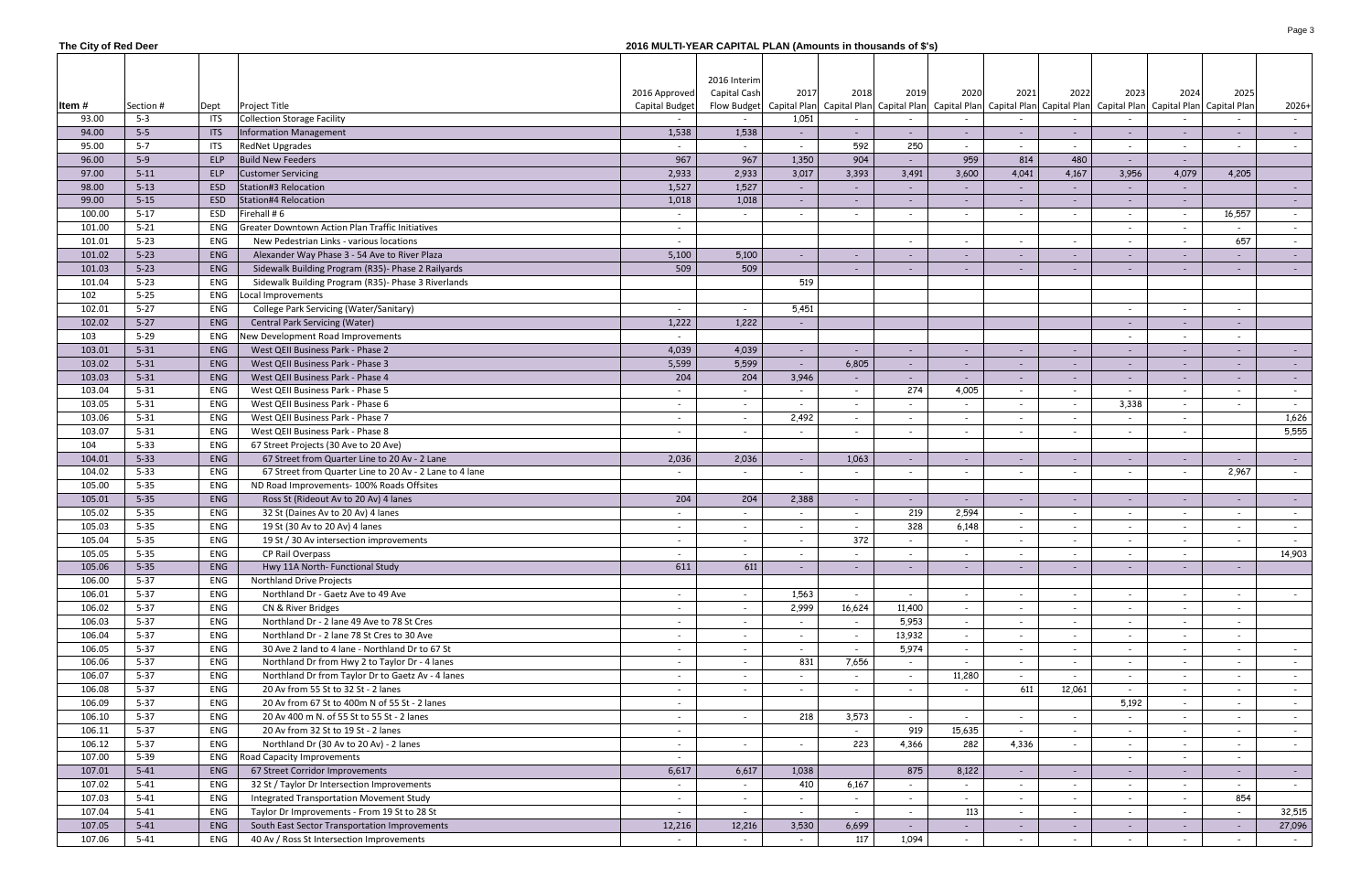|  |  |  |  | The City of Red Deer |
|--|--|--|--|----------------------|
|--|--|--|--|----------------------|

## **The City of Red Deer 2016 MULTI-YEAR CAPITAL PLAN (Amounts in thousands of \$'s)**

|        |           |            |                                                                 |                | 2016 Interim |                          |                          |                          |                          |                          |                                                                                                                                                                                                                               |                          |                |                          |                  |
|--------|-----------|------------|-----------------------------------------------------------------|----------------|--------------|--------------------------|--------------------------|--------------------------|--------------------------|--------------------------|-------------------------------------------------------------------------------------------------------------------------------------------------------------------------------------------------------------------------------|--------------------------|----------------|--------------------------|------------------|
|        |           |            |                                                                 | 2016 Approved  | Capital Cash | 2017                     | 2018                     | 2019                     | 2020                     | 2021                     | 2022                                                                                                                                                                                                                          | 2023                     | 2024           | 2025                     |                  |
| ltem # | Section # | Dept       | <b>Project Title</b>                                            | Capital Budget |              |                          |                          |                          |                          |                          | Flow Budget   Capital Plan   Capital Plan   Capital Plan   Capital Plan   Capital Plan   Capital Plan   Capital Plan   Capital Plan   Capital Plan   Capital Plan   Capital Plan   Capital Plan   Capital Plan   Capital Plan |                          |                |                          | $2026+$          |
| 108.00 | $5 - 43$  | ENG        | Gaetz Avenue Corridor Improvements                              |                |              |                          |                          |                          |                          |                          |                                                                                                                                                                                                                               |                          |                |                          |                  |
| 108.01 | $5 - 43$  | ENG        | Gaetz Ave (19 St to 30 St) Upgrades                             |                |              | $\sim$                   |                          |                          | $\sim$                   | $\overline{\phantom{a}}$ |                                                                                                                                                                                                                               |                          |                |                          | 18,927           |
| 108.02 | $5 - 43$  | ENG        | Gaetz Ave (34 St to 37 St) Upgrades                             |                |              |                          |                          | 55                       |                          |                          |                                                                                                                                                                                                                               | $\overline{\phantom{a}}$ | $\overline{a}$ | $\overline{\phantom{a}}$ | 9,240            |
| 108.03 | $5 - 43$  | ENG        | <b>Gaetz Ave Visioning Phase 2</b>                              |                |              | $\sim$                   | 319                      |                          | $\sim$                   | $\overline{\phantom{a}}$ |                                                                                                                                                                                                                               |                          |                | $\overline{\phantom{a}}$ |                  |
| 108.04 | $5 - 43$  | ENG        | Gaetz Ave (78 St to Hwy 11A) 6 Laning                           |                |              |                          |                          |                          |                          |                          |                                                                                                                                                                                                                               |                          |                | $\overline{\phantom{a}}$ | 21,433           |
| 108.05 | $5 - 43$  | ENG        | Gaetz Av Blvd Enhancements - 19 St to 20 St & 19 St to Gaetz Av | 580            | 580          | $\sim$                   |                          |                          | $\sim$                   | $\sim$                   |                                                                                                                                                                                                                               | $\sim$                   |                | $\sim$                   | 28,451           |
| 108.06 | $5 - 43$  | ENG        | Gaetz Av Vision Implementations - 19 St to Hwy 11A              |                |              | $\sim$                   |                          |                          | $\sim$                   |                          |                                                                                                                                                                                                                               | $\overline{\phantom{a}}$ |                | $\overline{\phantom{a}}$ | 73,159           |
| 109.00 | $5 - 45$  | ENG        | Traffic Safety, Signals & Improvements                          |                |              |                          |                          |                          |                          |                          |                                                                                                                                                                                                                               |                          |                | $\overline{\phantom{a}}$ |                  |
| 109.01 | $5 - 45$  | ENG        | Traffic Safety Initiative Study                                 |                |              | 73                       |                          |                          | 79                       |                          |                                                                                                                                                                                                                               | 86                       |                | $\overline{\phantom{a}}$ | 95               |
| 109.02 | $5 - 45$  | ENG        | <b>Traffic Signal Warrant Study</b>                             |                |              | 78                       |                          |                          | 85                       |                          |                                                                                                                                                                                                                               | 93                       |                |                          | 102              |
| 109.03 | $5 - 45$  | ENG        | Traffic Signals - (possibly 2 per year)                         | $\sim$         |              | 436                      | 447                      | 460                      | 474                      | 489                      | 504                                                                                                                                                                                                                           | 519                      | 535            | 552                      | 569              |
|        | $5 - 47$  |            |                                                                 |                |              |                          | 447                      | 460                      | 474                      | 488                      | 504                                                                                                                                                                                                                           |                          |                | 552                      |                  |
| 110.00 |           | ENG        | Traffic Signals - (possibly 2 per year) -100% Roads Offsite     | $\sim$         |              | 436                      |                          |                          |                          |                          |                                                                                                                                                                                                                               | 519                      | 535            |                          | 569              |
| 111.00 | $5-49$    | ENG        | Sanitary Off-site Levy Projects                                 | $\sim$         |              |                          |                          |                          |                          |                          |                                                                                                                                                                                                                               |                          |                |                          |                  |
| 111.01 | $5 - 51$  | ENG        | Hwy 11A Sanitary Trunk Extension (59-60)                        | $\sim$         |              | 8,515                    |                          |                          | $\sim$                   |                          |                                                                                                                                                                                                                               |                          | $\sim$         |                          |                  |
| 111.02 | $5 - 51$  | ENG        | Sanitary Model Update                                           | $\sim$         |              | 130                      |                          |                          |                          |                          | 150                                                                                                                                                                                                                           |                          |                |                          |                  |
| 112.00 | $5 - 53$  | ENG        | Storm Off-site Levy Projects                                    | $\sim$         |              |                          |                          |                          |                          |                          |                                                                                                                                                                                                                               |                          |                |                          |                  |
| 112.01 | $5 - 55$  | <b>ENG</b> | Hazlett Lake Stormwater Mgmt. Study / Monitoring                | 15             | 15           | 16                       | 16 <sup>1</sup>          | 16                       | $\sim$                   | $\overline{\phantom{a}}$ |                                                                                                                                                                                                                               |                          |                | $\overline{\phantom{a}}$ |                  |
| 112.02 | $5 - 55$  | ENG        | Queens Business Park (SE36) - Pond I4                           | 1,955          | 1,955        |                          |                          |                          |                          |                          |                                                                                                                                                                                                                               |                          |                |                          |                  |
| 112.03 | $5 - 55$  | ENG        | QBP (NW36) - Trunk (96-Pond I5) & Pond I5                       |                |              | $\overline{\phantom{a}}$ |                          |                          | $\sim$                   |                          | 2,278                                                                                                                                                                                                                         |                          |                | $\overline{\phantom{a}}$ |                  |
| 112.04 | $5 - 55$  | ENG        | QBP (SE36) Trunk (92b-94)                                       | 713            | 713          | $\overline{\phantom{a}}$ |                          |                          |                          |                          |                                                                                                                                                                                                                               |                          |                | $\overline{\phantom{a}}$ |                  |
| 112.05 | $5 - 55$  | ENG        | QBP (NW25) Trunk (94-95)                                        |                |              | $\overline{\phantom{a}}$ |                          |                          | 305                      |                          |                                                                                                                                                                                                                               |                          |                |                          |                  |
| 112.06 | $5 - 55$  | ENG        | QBP (NW25) Pond I6                                              | $\sim$         |              | $\overline{\phantom{a}}$ |                          |                          | $\sim$                   | $\overline{\phantom{a}}$ |                                                                                                                                                                                                                               |                          |                | 1,971                    |                  |
| 113.01 | $5 - 57$  | ENG        | EHC - Timberlands East (NE 23) - Pond D3                        | $\sim$         |              |                          |                          |                          |                          |                          | 2,998                                                                                                                                                                                                                         |                          |                |                          |                  |
| 113.02 | $5 - 57$  | ENG        | EHN - (NE 27) Pond H6 & Trunk (79-80)                           | $\sim$         |              | $\overline{\phantom{a}}$ |                          |                          | $\overline{\phantom{a}}$ | 2,291                    |                                                                                                                                                                                                                               |                          |                |                          |                  |
| 113.03 | $5 - 57$  | ENG        | EHN - (SE 27) Pond H3                                           | 1,649          | 1,649        | $\sim$                   |                          |                          |                          |                          |                                                                                                                                                                                                                               |                          |                | $\sim$                   |                  |
| 113.04 | $5 - 57$  | ENG        | EHN - N of 67 St. (SW27) - Pond H7 + Trunk (76-84)              | 764            | 764          | 779                      | 1,223                    | $\overline{\phantom{a}}$ | $\sim$                   | $\overline{\phantom{a}}$ |                                                                                                                                                                                                                               | $\overline{\phantom{a}}$ |                | $\overline{\phantom{a}}$ |                  |
| 113.05 | $5 - 57$  | ENG        | EHN - (N26) Northlands Dr - Trunks (81-83)                      | $\sim$         | $\sim$       | 5,088                    |                          | $\overline{\phantom{a}}$ | $\sim$                   | $\overline{\phantom{a}}$ |                                                                                                                                                                                                                               | $\overline{\phantom{a}}$ |                | $\overline{\phantom{a}}$ |                  |
| 113.06 | $5 - 57$  | ENG        | EHN - (NE26) Pond H4                                            | 2,138          | 2,138        | $\sim$                   |                          | $\overline{\phantom{a}}$ | $\sim$                   | $\overline{\phantom{a}}$ |                                                                                                                                                                                                                               | $\sim$                   | $\sim$         | $\sim$                   |                  |
| 113.07 | $5 - 57$  | ENG        | EHN - (SW26) Pond H2                                            | $\sim$         | $\sim$       | 893                      |                          | $\overline{\phantom{a}}$ | $\sim$                   | $\overline{\phantom{a}}$ |                                                                                                                                                                                                                               | $\overline{\phantom{a}}$ |                | $\overline{\phantom{a}}$ |                  |
| 113.08 | $5 - 57$  | ENG        | EHN - (SW 26) 71 St. - Trunks (84-85) & (85-86)                 | 617            | 617          | $\sim$                   |                          | $\overline{\phantom{a}}$ | $\sim$                   | $\sim$                   |                                                                                                                                                                                                                               | $\sim$                   |                | $\sim$                   |                  |
| 113.09 | $5 - 57$  | <b>ENG</b> | EHN - (SW 26) 71 St. - Pond H1                                  | 2,138          | 2,138        | $\sim$                   |                          | $\overline{\phantom{a}}$ | $\sim$                   | $\overline{\phantom{a}}$ |                                                                                                                                                                                                                               | $\sim$                   |                | $\sim$                   |                  |
| 113.10 | $5 - 57$  | ENG        | Sunnybrook (SE4) - Pond C6 & Trunks (46 - 47)                   | $\sim$         | $\sim$       | $\sim$                   | $\overline{\phantom{a}}$ | $\overline{\phantom{a}}$ | $\sim$                   | 1,745                    | $\overline{\phantom{a}}$                                                                                                                                                                                                      | $\overline{\phantom{a}}$ | $\sim$         | $\overline{\phantom{a}}$ |                  |
| 113.11 | $5-57$    | ENG        | Sunnybrook (NE4) Bower quarter - Ponds B4 & Trunks (41-40)      |                |              |                          |                          |                          |                          |                          |                                                                                                                                                                                                                               |                          | 2.740          |                          |                  |
| 113.12 | $5 - 57$  | ENG        | Sunnybrook (NE4) Bower quarter - Ponds B3 & Trunks (42-43)      | $\sim$         |              | $\overline{\phantom{a}}$ |                          |                          | $\sim$                   | $\overline{\phantom{a}}$ |                                                                                                                                                                                                                               |                          | 2,116          |                          | $\sim$ 100 $\mu$ |
| 114.00 | $5 - 59$  | ENG        | Water Off-Site Levy Capital Budget                              | $\sim$         |              |                          |                          |                          |                          |                          |                                                                                                                                                                                                                               | $\overline{\phantom{a}}$ |                | $\sim$                   |                  |
|        |           |            |                                                                 |                |              |                          |                          |                          |                          |                          |                                                                                                                                                                                                                               |                          |                |                          |                  |
| 114.01 | $5 - 61$  | ENG        | Delburne Road - Bower to 40 Ave Trunk (19-33)                   | 2,952          | 2,952        | $\overline{\phantom{a}}$ | $\overline{\phantom{a}}$ |                          | $\sim$                   | $\overline{\phantom{a}}$ |                                                                                                                                                                                                                               |                          | $\sim$         | $\sim$                   |                  |
| 114.02 | $5 - 61$  | ENG        | Water Model Update                                              |                |              |                          | 133                      | $\overline{\phantom{0}}$ |                          |                          |                                                                                                                                                                                                                               | 155                      | $\sim$         | $\sim$                   | $\sim$ 100 $\mu$ |
| 115.00 | $5 - 63$  | ENV        | Waste Management Infrastructure                                 | 305            | 305          | 3,048                    | 4,828                    | 1,061                    | 959                      | 7,298                    | 779                                                                                                                                                                                                                           |                          | $\sim$         | 657                      | 7,451            |
| 116.00 | $5 - 65$  | <b>ENV</b> | WWTP Upgrade Phase 5                                            |                | $\sim$       |                          |                          |                          | $\sim$                   |                          |                                                                                                                                                                                                                               | $\sim$                   | 12,745         | 59,133                   | 60,966           |
| 117.00 | $5 - 67$  | <b>PWS</b> | Developer Agreements - Sign & Pavement Markings                 | 23             | 23           | 24                       | 24                       | 25                       | 26                       | 27                       | 28                                                                                                                                                                                                                            | 28                       | 29             | 30 <sup>°</sup>          |                  |
| 118.00 | $5 - 69$  | <b>PWS</b> | Fleet Vehicles - Growth                                         | 1,124          | 1,124        | 6,091                    | 3,831                    | 4,447                    | 4,034                    | 4,583                    | 1,303                                                                                                                                                                                                                         | 1,239                    | 947            | 1,293                    |                  |
| 119.00 | $5 - 71$  | PWS        | Snow Storage Site                                               | 4,072          | 4,072        | 1,246                    |                          |                          |                          |                          |                                                                                                                                                                                                                               |                          |                |                          |                  |
| 120.00 | $5 - 73$  | <b>LED</b> | Commercial Subdivision Development                              | 5,100          | 5,100        |                          |                          |                          |                          |                          |                                                                                                                                                                                                                               |                          |                |                          |                  |
| 121.00 | $5 - 75$  | LED        | <b>Residential Subdivision Development</b>                      |                |              |                          |                          |                          |                          |                          |                                                                                                                                                                                                                               |                          |                |                          |                  |
| 121.01 | $5 - 75$  | LED        | Residential: Timberlands                                        | 2,387          | 2,387        |                          |                          |                          |                          |                          |                                                                                                                                                                                                                               |                          |                |                          |                  |
| 121.02 | $5 - 75$  | LED        | Residential: Area A                                             | $\sim$         | $\sim$       | $\sim$                   |                          | 1,828                    | 7,648                    | 8,723                    | 8,993                                                                                                                                                                                                                         | 9,272                    | 9,559          | 9,855                    |                  |
| 121.03 | $5 - 75$  | LED        | Residential: Garden Heights Ph. 2                               |                | $\sim$       | 130                      | 1,196                    | 3,775                    | 1,861                    | $\overline{\phantom{a}}$ |                                                                                                                                                                                                                               |                          | $\sim$         |                          |                  |
| 121.04 | $5 - 75$  | LED        | Residential: Dojahn Qtr.: NASP in 2013                          | 1,043          | 1,043        | 3,375                    | 8,001                    | 7,112                    | 8,488                    | 3,780                    | 7,794                                                                                                                                                                                                                         | 4,018                    | $\sim$         | $\overline{\phantom{a}}$ |                  |
| 122.00 | $5 - 77$  | <b>RPC</b> | Alto Reste Cemetery Site Development                            | 69             | 69           | 419                      | 217                      | 784                      | 1,374                    | 99                       | 47                                                                                                                                                                                                                            | $\sim$                   | $\sim$         | $\overline{\phantom{a}}$ |                  |
| 123.00 | $5 - 79$  | <b>RPC</b> | Cemetery Columbarium Construction                               | 82             | 82           | $\overline{\phantom{a}}$ | 85                       |                          | 90                       | $\overline{\phantom{a}}$ | 96                                                                                                                                                                                                                            | $\sim$                   | 102            | 105                      |                  |
| 124.00 | $5 - 81$  | <b>RPC</b> | Recreation Amenity - New Neighbourhood Parks                    |                |              | $\overline{\phantom{a}}$ |                          | 1,313                    | 1,354                    | 1,396                    | 1,439                                                                                                                                                                                                                         | 1,483                    | 1,529          | 1,577                    |                  |
| 125.00 | $5 - 83$  | POL        | RCMP Downtown Detachment 2nd Floor Development                  | 865            | 865          |                          |                          |                          |                          |                          |                                                                                                                                                                                                                               |                          |                |                          |                  |
| 126.00 | $5 - 85$  | TRN        | Transit Overload Parking Facility                               |                |              |                          |                          |                          | 1,128                    |                          |                                                                                                                                                                                                                               |                          |                |                          |                  |
|        |           |            |                                                                 |                |              |                          |                          |                          |                          |                          |                                                                                                                                                                                                                               |                          |                |                          |                  |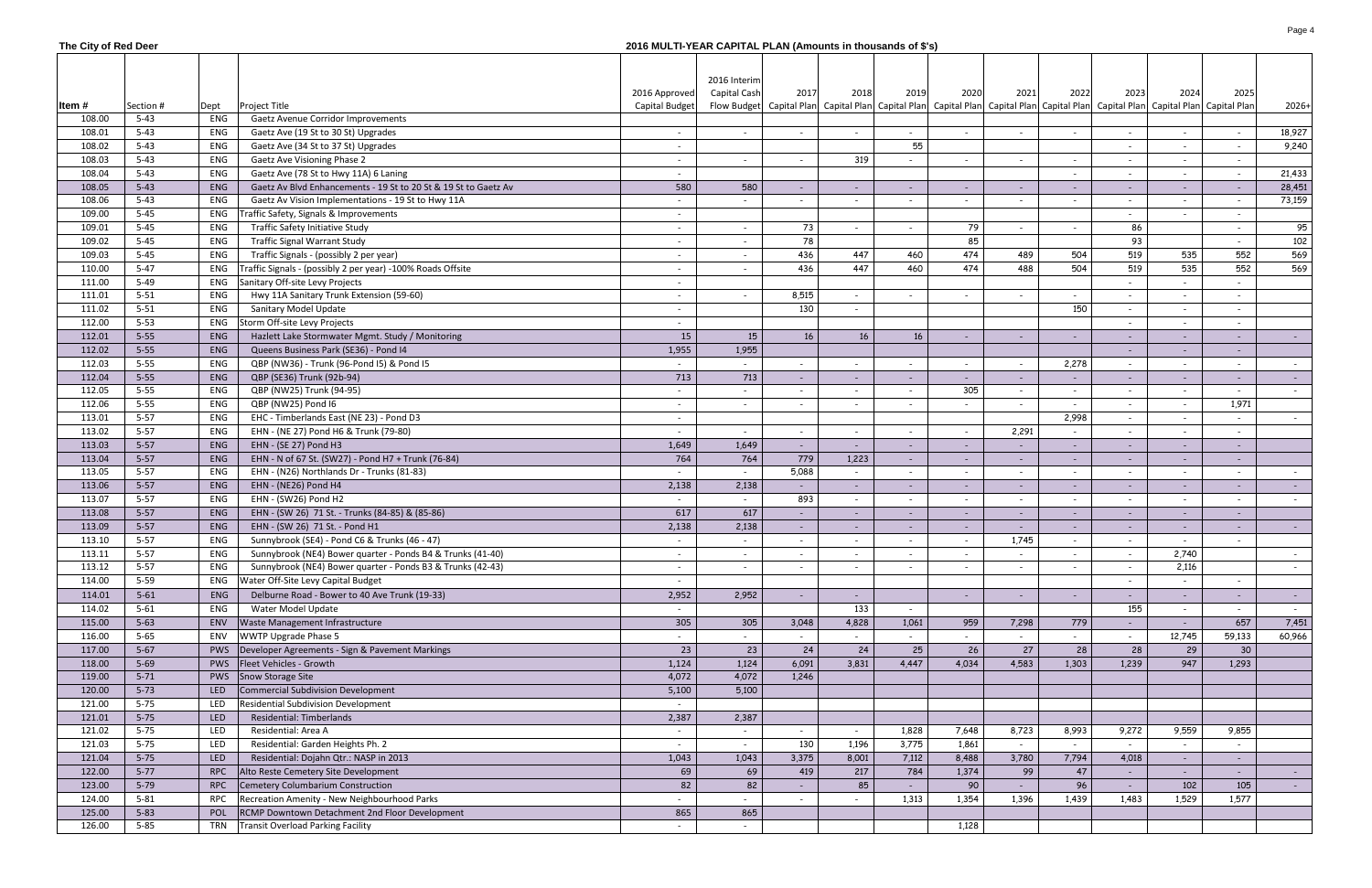## **The City of Red Deer 2016 MULTI-YEAR CAPITAL PLAN (Amounts in thousands of \$'s)**

|                  |                      |            |                                                                                                  |                | 2016 Interim             |                                    |                                                                                                                                                                                                                               |                 |        |                          |                                    |                          |        |        |         |
|------------------|----------------------|------------|--------------------------------------------------------------------------------------------------|----------------|--------------------------|------------------------------------|-------------------------------------------------------------------------------------------------------------------------------------------------------------------------------------------------------------------------------|-----------------|--------|--------------------------|------------------------------------|--------------------------|--------|--------|---------|
|                  |                      |            |                                                                                                  | 2016 Approved  | Capital Cash             | 2017                               | 2018                                                                                                                                                                                                                          | 2019            | 2020   | 2021                     | 2022                               | 2023                     | 2024   | 2025   |         |
| Item #           | Section #            | Dept       | <b>Project Title</b>                                                                             | Capital Budget |                          |                                    | Flow Budget   Capital Plan   Capital Plan   Capital Plan   Capital Plan   Capital Plan   Capital Plan   Capital Plan   Capital Plan   Capital Plan   Capital Plan   Capital Plan   Capital Plan   Capital Plan   Capital Plan |                 |        |                          |                                    |                          |        |        | $2026+$ |
| Future Growth    |                      |            |                                                                                                  |                |                          |                                    |                                                                                                                                                                                                                               |                 |        |                          |                                    |                          |        |        |         |
| 127.00           | $6 - 1$              | ELP        | New Substation - Queens Business Park                                                            | $\sim$         | $\sim$                   |                                    |                                                                                                                                                                                                                               | 2,188           | 11,280 | 7,443                    | $\overline{\phantom{a}}$           |                          | $\sim$ |        | $\sim$  |
| 128.00           | $6 - 3$              | ELP        | Service Area Expansion                                                                           | 1,527          | 1,527                    |                                    |                                                                                                                                                                                                                               |                 |        |                          |                                    |                          |        |        |         |
| 129.00           | $6-5$                | ENG        | New Development Road Improvements- East of 20th Avenue                                           |                |                          |                                    |                                                                                                                                                                                                                               |                 |        |                          |                                    |                          |        |        |         |
| 129.01           | $6 - 7$              | ENG        | Area 2: 30 Avenue North of Northland Drive (NLD) - 2 lanes                                       |                |                          |                                    |                                                                                                                                                                                                                               |                 |        |                          |                                    |                          |        |        | 4,335   |
| 129.02           | $6 - 7$              | ENG        | Area 4: 67 Street East of 20 Ave - 4 lanes (400 m)                                               |                |                          |                                    |                                                                                                                                                                                                                               |                 |        |                          |                                    |                          |        |        | 3,658   |
| 129.03           | $6 - 7$              | ENG        | Area 5: NLD from Gaetz Ave to 67 St - 2 to 4 lanes                                               |                |                          |                                    |                                                                                                                                                                                                                               |                 |        |                          |                                    |                          |        |        | 75,056  |
| 129.04           | $6 - 7$              | ENG        | Area 6: Ross Street from 20 Ave to 10 Ave first 2 lanes (1800 m)                                 |                |                          |                                    |                                                                                                                                                                                                                               |                 |        |                          |                                    |                          |        |        | 9,755   |
| 129.05           | $6 - 7$              | ENG        | Area 8: 32 Street from 20 Ave to East quarter line - first 2 lanes (900 m)                       |                |                          |                                    |                                                                                                                                                                                                                               |                 |        |                          |                                    |                          |        |        | 4,877   |
| 129.06           | $6 - 7$              | ENG        | Area 8: 20 Avenue from 67 St to 32 St - 2 to 4 lanes (4000 m)                                    |                |                          |                                    |                                                                                                                                                                                                                               |                 |        |                          |                                    |                          |        |        | 14,632  |
| 129.07           | $6 - 7$              | ENG        | Area 9: 32 Street from East quarter line to 10 Ave - 2 lanes (900 m)                             | $\sim$         |                          |                                    |                                                                                                                                                                                                                               |                 |        |                          |                                    |                          |        |        | 4,877   |
| 129.08           | $6 - 7$              | ENG        | Area 10: 22 Street from 20 Ave to East quarter line - 2 lanes (900 m)                            | $\sim$         |                          |                                    |                                                                                                                                                                                                                               |                 |        |                          |                                    |                          |        |        | 4,877   |
| 129.09           | $6 - 7$              | ENG        | Area 10: 20 Avenue from 32 St to 19 St - 2 to 4 lanes                                            | $-$            |                          |                                    |                                                                                                                                                                                                                               |                 |        |                          |                                    |                          |        |        | 8,779   |
| 129.10           | $6 - 7$              | ENG        | Area 10: 19 Street from 20 Ave to 400 m East - 4 lanes                                           | $\sim$         |                          |                                    |                                                                                                                                                                                                                               |                 |        |                          |                                    |                          |        |        | 2,168   |
| 129.11           | $6 - 7$              | ENG        | Area 11: 22 Street from East quarter to 10 Ave - 2 lanes (900 m)                                 | $-$            |                          |                                    |                                                                                                                                                                                                                               |                 |        |                          |                                    |                          |        |        | 4,877   |
| 129.12           | $6 - 7$              | ENG        | Area 12: 19 Street from 400 m East of 20 Ave for 800 m - 4 lanes                                 | $\sim$         |                          |                                    |                                                                                                                                                                                                                               |                 |        |                          |                                    |                          |        |        | 4,335   |
| 130.01           | $6-9$                | ENG        | NLD Drive - Gaetz Ave to 67 St - 6 lanes (5600 m)                                                |                |                          |                                    |                                                                                                                                                                                                                               |                 |        |                          |                                    |                          |        |        | 20,186  |
| 130.02           | $6-9$                | ENG        | NLD Drive - 67 St to 39 St - 6 lanes (3200 m)                                                    | $\sim$         |                          |                                    |                                                                                                                                                                                                                               |                 |        |                          |                                    |                          |        |        | 11,516  |
| 130.03           | $6-9$                | ENG        | NLD Drive - 39 St to 19 St - 6 lanes (3200 m)                                                    |                |                          |                                    |                                                                                                                                                                                                                               |                 |        |                          |                                    |                          |        |        | 11,516  |
| 130.04           | $6-9$                | ENG        | Interchanges at 32 Street and 19 Street                                                          |                |                          |                                    |                                                                                                                                                                                                                               |                 |        |                          |                                    |                          |        |        | 86,707  |
| 130.05           | $6-9$                | ENG        | Interchange at Gaetz Ave / Hwy 11 A (Not included as part of North of 11A)                       |                |                          |                                    |                                                                                                                                                                                                                               |                 |        |                          |                                    |                          |        |        | 43,353  |
| 131.00           | $6 - 11$             | ENG        | Water Off-Site Levy Capital Budget- East of 20th Avenue                                          |                |                          |                                    |                                                                                                                                                                                                                               |                 |        |                          |                                    |                          |        |        |         |
| 131.01           | $6 - 13$             | ENG        | Area 1: Supply line from WTP to East Hill Pump Stn (WTP-38-39)                                   |                | $\overline{\phantom{a}}$ |                                    |                                                                                                                                                                                                                               | 1,094           | 18,049 |                          |                                    |                          |        |        |         |
| 131.02           | $6 - 13$             | ENG        | Area 1: East Hill Pump Station                                                                   | $\overline{a}$ | $\overline{\phantom{a}}$ |                                    |                                                                                                                                                                                                                               | 1,094           | 11,280 |                          |                                    |                          |        |        |         |
| 131.03           | $6 - 13$             | ENG        | Area 1: 20 Avenue Trunk Main from 67 St to 400 m North of 20 Ave                                 | $\overline{a}$ | $\overline{\phantom{a}}$ |                                    |                                                                                                                                                                                                                               |                 | 113    | 4,652                    |                                    |                          |        |        |         |
| 131.04           | $6 - 13$             | ENG        | Area 4: 20 Avenue Trunk Main from 67 St to South quarter line (800 m)                            | $\overline{a}$ | $\overline{\phantom{a}}$ |                                    |                                                                                                                                                                                                                               |                 |        | 198                      | 1,835                              |                          |        |        |         |
| 131.05           | $6 - 13$             | ENG        | Area 5: 20 Avenue Trunk Main North quarter line to 55 St (800 m)                                 |                | $\overline{\phantom{a}}$ |                                    |                                                                                                                                                                                                                               |                 |        | 116                      | 959                                |                          |        |        |         |
| 131.06           | $6 - 13$             | ENG        | Area 6: 20 Avenue Trunk Main from 55 St to Ross St                                               |                | $\overline{\phantom{a}}$ |                                    |                                                                                                                                                                                                                               |                 |        | 116                      | 959                                |                          |        |        |         |
| 131.07<br>131.08 | $6 - 13$<br>$6 - 13$ | ENG<br>ENG | Area 6: East Hill Reservoir<br>Area 7: 20 Avenue Trunk Main from Ross St to 39 St                |                | $\overline{\phantom{a}}$ |                                    |                                                                                                                                                                                                                               |                 |        |                          |                                    |                          | 1,275  | 22,339 | 1,219   |
| 131.09           | $6 - 13$             | ENG        | Area 8: 20 Avenue Trunk Main from 39 St to 22 St                                                 |                | $\overline{\phantom{a}}$ |                                    |                                                                                                                                                                                                                               |                 |        |                          |                                    |                          |        |        | 2,845   |
| 131.10           | $6 - 13$             | ENG        | Area 10: 20 Avenue Trunk Main from 22 St to 19 St                                                |                | $\overline{\phantom{a}}$ |                                    |                                                                                                                                                                                                                               |                 |        |                          |                                    |                          |        |        | 1,084   |
| 132.00           | 6-15                 |            |                                                                                                  |                | $\overline{\phantom{a}}$ |                                    |                                                                                                                                                                                                                               |                 |        |                          |                                    |                          |        |        |         |
| 132.01           | $6 - 17$             | ENG        | Sanitary Off-site Levy Projects- East of 20th Avenue<br>Area 1: Trunk Main from 20 Ave to 30 Ave | $\sim$         | $\sim$                   | $\sim$<br>$\overline{\phantom{0}}$ | $\sim$<br>425                                                                                                                                                                                                                 | $\sim$<br>3,939 | $\sim$ | $\sim$                   | $\sim$<br>$\overline{\phantom{a}}$ | $\sim$                   | $\sim$ | $\sim$ |         |
| 132.02           | $6 - 17$             | ENG        | Area 2: Lift Station and Trunk Main from Northland Drive North (1600 m)                          | $\sim$         |                          | $\sim$                             | $\overline{\phantom{a}}$                                                                                                                                                                                                      |                 |        |                          |                                    | 3,461                    | $\sim$ |        |         |
| 132.03           | $6 - 17$             | ENG        | Area 3: Trunk Main from Northland Drive to 67 St                                                 | $-$            | $\overline{\phantom{a}}$ | $\sim$                             | $\overline{\phantom{a}}$                                                                                                                                                                                                      | $\sim$          | $\sim$ | $\sim$                   | $\sim$                             |                          |        | 3,679  |         |
| 132.04           | $6 - 17$             | ENG        | Area 4: Trunk Main from 67 St to South quarter line (800 m)                                      | $\sim$         | $\overline{\phantom{a}}$ | $\sim$                             | $\overline{\phantom{a}}$                                                                                                                                                                                                      | $\sim$          | $\sim$ | $\overline{\phantom{0}}$ | $\overline{\phantom{a}}$           | $\overline{\phantom{a}}$ | $\sim$ |        | 2,168   |
| 132.05           | $6 - 17$             | ENG        | Area 5: Trunk Main from Quarter line to 55 St                                                    | $\sim$         | $\overline{\phantom{a}}$ | $\sim$                             | $\overline{\phantom{a}}$                                                                                                                                                                                                      | $\sim$          | $\sim$ | $\sim$                   | $\sim$                             | $\sim$                   | $\sim$ | $\sim$ | 2,168   |
| 132.06           | $6 - 17$             | ENG        | Area 6: Trunk Main from 55 St to Ross St                                                         | $\sim$         | $\overline{\phantom{a}}$ | $\sim$                             | $\overline{\phantom{0}}$                                                                                                                                                                                                      |                 | $\sim$ | $\sim$                   | $\sim$                             | $\overline{\phantom{a}}$ |        | $\sim$ | 2,168   |
| 132.07           | $6 - 17$             | ENG        | Area 7: Trunk Main from Ross St to 39 St                                                         |                |                          | $\sim$                             | $\overline{\phantom{0}}$                                                                                                                                                                                                      |                 |        |                          | $\overline{\phantom{a}}$           |                          |        | $\sim$ | 2,168   |
| 132.08           | $6 - 17$             | ENG        | Area 8: Lift Station, Trunk Main and temporary tie into SRD forcemain                            | $\sim$         | $\overline{\phantom{a}}$ | $\sim$                             | $\overline{\phantom{a}}$                                                                                                                                                                                                      | $\sim$          | $\sim$ | $\sim$                   | $\sim$                             | $\sim$                   | $\sim$ | $\sim$ | 3,522   |
| 132.09           | $6 - 17$             | ENG        | Area 10: Lift Station, Trunk Main and temporary tie into SRD forcemain                           |                |                          | $\sim$                             |                                                                                                                                                                                                                               |                 |        |                          | $\overline{\phantom{a}}$           |                          |        | $\sim$ | 3,252   |
| 132.10           | $6 - 17$             | ENG        | Forcemain from 19 St to 39 St and tie into lift station in Area 8 and Area 10                    |                |                          | $\sim$                             |                                                                                                                                                                                                                               |                 |        |                          | $\overline{\phantom{a}}$           |                          |        | $\sim$ | 6,774   |
| 133.00           | $6 - 19$             | ENG        | Storm Off-site Levy Projects- East of 20th Avenue                                                |                |                          |                                    |                                                                                                                                                                                                                               |                 |        |                          |                                    |                          |        |        |         |
| 133.01           | $6 - 21$             | ENG        | Area 1: Storm Pond (1)                                                                           | $\sim$         | $\overline{\phantom{a}}$ | $\sim$                             | $\overline{a}$                                                                                                                                                                                                                | $\sim$          | $\sim$ | $\sim$                   | $\overline{\phantom{a}}$           | $\sim$                   |        |        | 2,981   |
| 133.02           | $6 - 21$             | ENG        | Area 2: Storm Ponds (3)                                                                          |                | $\overline{\phantom{a}}$ | $\sim$                             | $\overline{a}$                                                                                                                                                                                                                | $\sim$          | $\sim$ | $\sim$                   | $\sim$                             | $\sim$                   |        |        | 5,208   |
| 133.03           | $6 - 21$             | ENG        | Area 2: Outfall and Trunk Main                                                                   | $\sim$         | $\overline{\phantom{a}}$ | $\sim$                             | $\overline{\phantom{a}}$                                                                                                                                                                                                      |                 | $\sim$ | $\sim$                   | $\overline{\phantom{a}}$           |                          |        |        | 4,931   |
| 133.04           | $6 - 21$             | ENG        | Area 3: Storm Ponds (2) and 75 St Trunk Main                                                     |                | $\overline{\phantom{a}}$ | $\sim$                             | $\overline{a}$                                                                                                                                                                                                                | $\sim$          | $\sim$ | $\sim$                   | $\overline{\phantom{a}}$           | $\overline{a}$           |        |        | 7,316   |
| 133.05           | $6 - 21$             | ENG        | Area 3: 20 Ave Trunk Main                                                                        |                |                          | $\sim$                             |                                                                                                                                                                                                                               |                 |        | $\overline{\phantom{a}}$ | $\overline{\phantom{a}}$           |                          |        |        | 8,264   |
| 133.06           | $6 - 21$             | ENG        | Area 4: Storm Ponds(1)                                                                           |                |                          | $\sim$                             |                                                                                                                                                                                                                               |                 | $\sim$ | $\overline{\phantom{a}}$ | $\overline{\phantom{a}}$           |                          |        |        | 2,777   |
| 133.07           | $6 - 21$             | ENG        | Area 4: 20 Ave Trunk Main (2026)                                                                 |                |                          | $\overline{\phantom{0}}$           |                                                                                                                                                                                                                               |                 |        |                          | $\overline{\phantom{a}}$           |                          |        |        | 2,574   |
| 133.08           | $6 - 21$             | ENG        | Area 5: Storm Ponds(1) and 60 St Trunk Main (2026)                                               |                |                          | $\sim$                             |                                                                                                                                                                                                                               |                 |        | $\overline{\phantom{a}}$ | $\overline{\phantom{a}}$           |                          |        |        | 3,184   |
| 133.09           | $6 - 21$             | ENG        | Area 5: 20 Ave Trunk Main (2026)                                                                 |                |                          | $\sim$                             |                                                                                                                                                                                                                               |                 |        |                          | $\overline{\phantom{a}}$           |                          |        |        | 3,387   |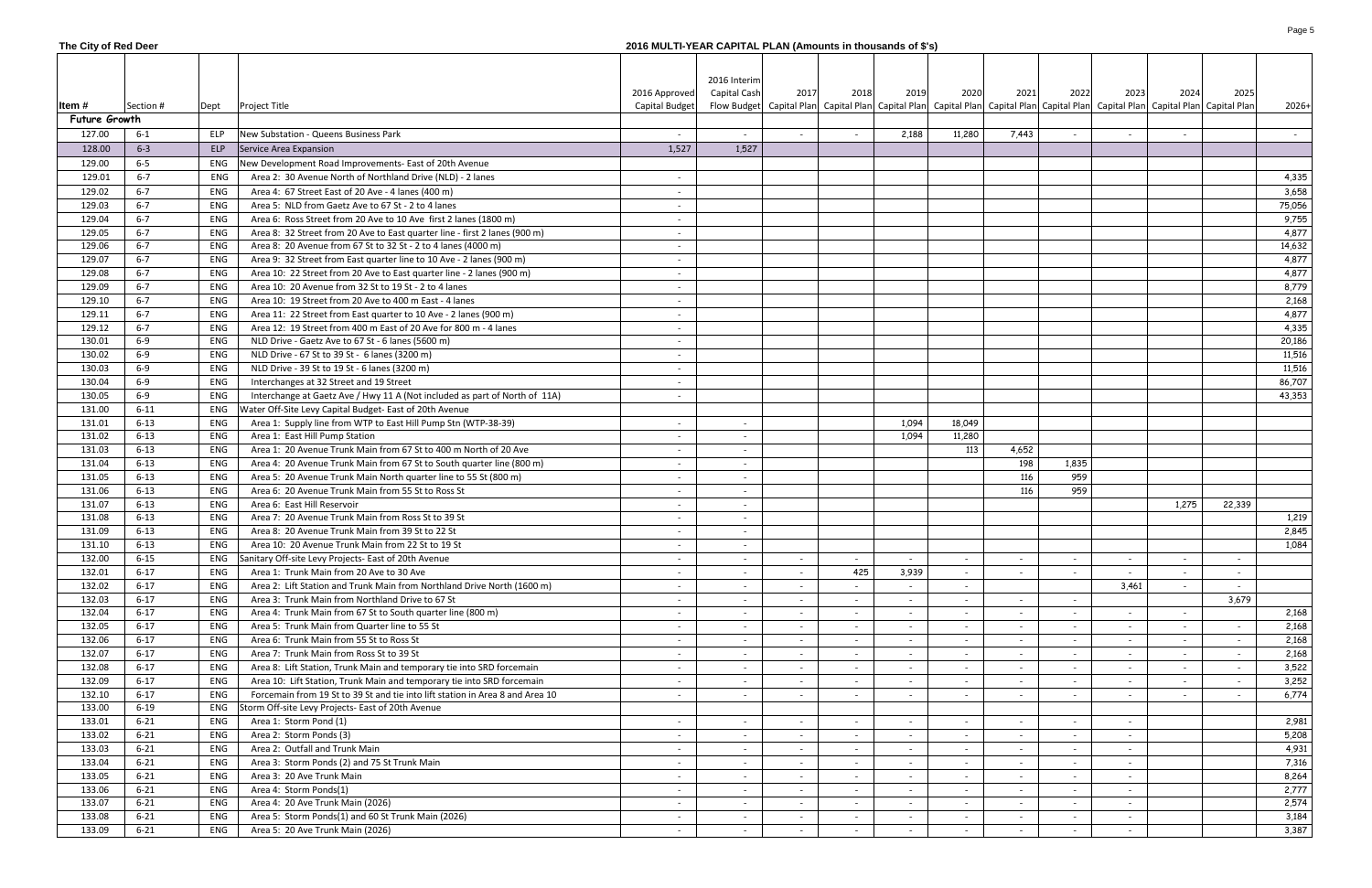## **The City of Red Deer 2016 MULTI-YEAR CAPITAL PLAN (Amounts in thousands of \$'s)**

|        |                            |            |                                                                                    |                | 2016 Interim             |                          |                          |                          |                          |                          |                          |                                                                                                                                                                                                                               |                          |            |
|--------|----------------------------|------------|------------------------------------------------------------------------------------|----------------|--------------------------|--------------------------|--------------------------|--------------------------|--------------------------|--------------------------|--------------------------|-------------------------------------------------------------------------------------------------------------------------------------------------------------------------------------------------------------------------------|--------------------------|------------|
|        |                            |            |                                                                                    | 2016 Approved  | Capital Cash             | 2017                     | 2018                     | 2019                     | 2020                     | 2021                     | 2022                     | 2023<br>2024                                                                                                                                                                                                                  | 2025                     |            |
| Item # | Section #                  | Dept       | Project Title                                                                      | Capital Budget |                          |                          |                          |                          |                          |                          |                          | Flow Budget   Capital Plan   Capital Plan   Capital Plan   Capital Plan   Capital Plan   Capital Plan   Capital Plan   Capital Plan   Capital Plan   Capital Plan   Capital Plan   Capital Plan   Capital Plan   Capital Plan |                          | $2026+$    |
| 133.10 | $6 - 21$                   | ENG        | Area 6: Storm Ponds(3) (2027)                                                      |                |                          |                          |                          |                          |                          |                          |                          |                                                                                                                                                                                                                               |                          | 6,774      |
| 133.11 | $6 - 21$                   | ENG        | Area 6: 20 Ave Trunk Main and Ross St Trunk Main (2027)                            |                |                          |                          |                          |                          | $\sim$                   |                          |                          | $\overline{\phantom{a}}$                                                                                                                                                                                                      |                          | 3,317      |
| 133.12 | $6 - 21$                   | ENG        | Area 7: Storm Ponds(2) and 39 St Trunk (2028)                                      |                |                          | $\overline{\phantom{a}}$ |                          |                          | $\overline{\phantom{a}}$ |                          |                          | $\overline{\phantom{a}}$                                                                                                                                                                                                      |                          | 6,706      |
| 133.13 | $6 - 21$                   | ENG        | Area 7: 20 Ave Trunk Main (2028)                                                   |                |                          | $\overline{\phantom{a}}$ |                          |                          | $\sim$                   |                          |                          | $\overline{\phantom{a}}$                                                                                                                                                                                                      |                          | 2,574      |
| 133.14 | $6 - 21$                   | ENG        | Area 8: 20 Ave Trunk Main and new outlet structure to Waskasoo Creek (2029 & 2030) | $\sim$         |                          | $\overline{\phantom{a}}$ |                          |                          | $\overline{\phantom{a}}$ |                          |                          | $\overline{\phantom{a}}$                                                                                                                                                                                                      |                          | 26,454     |
| 133.15 | $6 - 21$                   | ENG        | Area 8: Storm Ponds(2) (2030)                                                      |                |                          | $\overline{\phantom{a}}$ |                          |                          | $\sim$                   |                          |                          | $\overline{\phantom{a}}$                                                                                                                                                                                                      |                          | 7,628      |
| 133.16 | $6 - 21$                   | ENG        | Area 8: 32 St Trunk Main and 22 St Trunk Main(2030)                                |                |                          | $\overline{\phantom{a}}$ |                          |                          | $\sim$                   |                          |                          | $\overline{\phantom{a}}$                                                                                                                                                                                                      |                          | 829        |
| 133.17 | $6 - 21$                   | ENG        | Area 9: Storm Ponds(2) (2031)                                                      | $\sim$         |                          | $\overline{\phantom{a}}$ |                          |                          | $\sim$                   |                          |                          | $\overline{\phantom{a}}$                                                                                                                                                                                                      |                          | 6,909      |
| 134.01 | $6 - 23$                   | ENG        | Area 10: Storm Ponds(2) and 20 St Trunk (2033)                                     | $\sim$         | $\overline{\phantom{0}}$ | $\overline{\phantom{a}}$ |                          |                          | $\sim$                   | $\overline{\phantom{a}}$ |                          | $\overline{\phantom{a}}$                                                                                                                                                                                                      |                          | 6,273      |
| 134.02 | $6 - 23$                   | ENG        | Area 11: Storm Ponds(2) (2034)                                                     |                |                          | $\overline{\phantom{a}}$ |                          |                          | $\sim$                   |                          |                          | $\overline{\phantom{a}}$                                                                                                                                                                                                      |                          | 4,742      |
| 134.03 | $6 - 23$                   | ENG        | Area 12: Strom Ponds(2) (2035)                                                     | $\sim$         |                          | $\overline{\phantom{a}}$ |                          |                          | $\sim$                   |                          |                          | $\overline{\phantom{a}}$                                                                                                                                                                                                      |                          | 3,929      |
| 134.04 | $6 - 23$                   | ENG        | Area 12: 19 St Trunk Main (2035)                                                   |                |                          |                          |                          |                          | $\overline{\phantom{a}}$ |                          |                          |                                                                                                                                                                                                                               |                          | 1,389      |
| 135.00 | $6 - 25$                   | ENG        | New Development Road Improvements- North of 11A Highway                            |                |                          |                          |                          |                          |                          |                          |                          |                                                                                                                                                                                                                               |                          |            |
| 135.01 | $6 - 27$                   | ENG        | Area 1: Taylor Drive (Hwy 11A to stn 0+600) - 4 lane arterial                      | $\sim$         |                          |                          | 447                      | 4,136                    |                          |                          |                          |                                                                                                                                                                                                                               |                          |            |
| 135.02 | $6 - 27$                   | ENG        | Area 1: Taylor Drive (stn 0+600 to stn 1+000) - 4 lane arterial                    |                |                          |                          |                          |                          | 305                      | 2,826                    |                          |                                                                                                                                                                                                                               |                          |            |
| 135.03 | $6 - 27$                   | ENG        | Area 2: Taylor Drive (stn $1+000$ to $1+600$ ) - 4 lane arterial                   | $\sim$         |                          |                          |                          |                          |                          |                          |                          | 5,226                                                                                                                                                                                                                         |                          |            |
|        |                            |            |                                                                                    |                |                          |                          |                          |                          |                          |                          |                          |                                                                                                                                                                                                                               |                          |            |
| 135.04 | $6 - 27$                   | ENG        | Area 2: Taylor Drive (stn 1+600 to 2+000) - 2 lane arterial                        | $\sim$         |                          |                          |                          |                          |                          |                          |                          |                                                                                                                                                                                                                               | 2,103                    |            |
| 135.05 | $6 - 27$                   | ENG        | Area 3: Southern East / West Arterial - 4 lanes (1.2 km)                           | $\sim$         |                          |                          |                          |                          |                          |                          |                          |                                                                                                                                                                                                                               | 10,512                   |            |
| 135.06 | $6 - 27$                   | ENG        | Area 3: Future Northern East / West Arterial - 4 lanes (1.8 km)                    | $\sim$         |                          |                          |                          |                          |                          |                          |                          |                                                                                                                                                                                                                               |                          | 16,258     |
| 135.07 | $6 - 27$                   | ENG        | Road 6: Taylor Drive / Hwy 11A Interchange (2029)                                  | $\sim$         |                          |                          |                          |                          |                          |                          |                          |                                                                                                                                                                                                                               |                          | 43,353     |
| 135.08 | $6 - 27$                   | ENG        | Road 7: Hwy 2A Interchange (North side) (2030+)                                    | $\sim$         |                          |                          |                          |                          |                          |                          |                          |                                                                                                                                                                                                                               |                          | 43,353     |
| 136.00 | $6 - 29$                   | ENG        | Water Off-Site Levy Capital Budget- North of 11A Highway                           |                |                          |                          |                          |                          |                          |                          |                          |                                                                                                                                                                                                                               |                          |            |
| 136.01 | $6 - 31$                   | ENG        | Central Park Water Trunk                                                           | 1,425          | 1,425                    |                          |                          |                          |                          |                          |                          |                                                                                                                                                                                                                               |                          |            |
| 136.02 | $6 - 31$                   | ENG        | <b>NRDRWSC Supply Line</b>                                                         |                |                          | 8,307                    |                          |                          |                          |                          |                          |                                                                                                                                                                                                                               |                          |            |
| 136.03 | $6 - 31$                   | ENG        | Area 1: Hwy 11A Trunk (51-21)                                                      | $\sim$         |                          | 312                      | 3,190                    |                          | $\overline{\phantom{a}}$ | $\overline{\phantom{a}}$ |                          | $\overline{\phantom{a}}$<br>$\overline{\phantom{a}}$                                                                                                                                                                          | $\overline{\phantom{a}}$ | $\sim$     |
| 136.04 | $6 - 31$                   | ENG        | Area 1: Taylor Drive Trunk (stn 0+000 to 0+800)                                    | $\sim$         |                          | 104                      | 957                      |                          |                          |                          |                          |                                                                                                                                                                                                                               |                          |            |
| 136.05 | $6 - 31$                   | ENG        | Area 2: Taylor Drive Trunk (stn 0+800 to 1+600)                                    |                |                          |                          |                          |                          |                          |                          |                          |                                                                                                                                                                                                                               |                          | 1,355      |
| 136.06 | $6 - 31$                   | ENG        | Booster Station - North of 11A                                                     |                |                          |                          |                          |                          |                          |                          | 14,389                   |                                                                                                                                                                                                                               |                          |            |
| 136.07 | $6 - 31$                   | ENG        | Northland Dr (Gaetz Avenue to 67 St) Supply Line                                   | $\sim$         | $\overline{\phantom{0}}$ |                          |                          |                          |                          |                          | 33,574                   |                                                                                                                                                                                                                               |                          |            |
| 136.08 | $6 - 31$                   | ENG        | Hwy 11A (Gaetz Ave to Taylor Dr) Trunk - 1600m                                     |                | $\overline{\phantom{0}}$ |                          |                          |                          |                          |                          | 3,357                    |                                                                                                                                                                                                                               |                          |            |
| 136.09 | $6 - 31$                   | ENG        | Reservoir N of 11A                                                                 | $\sim$         | $\sim$                   |                          |                          |                          |                          |                          |                          |                                                                                                                                                                                                                               | 23,653                   | 18,967     |
| 137.00 | $6 - 33$                   | ENG        | Sanitary Off-site Levy Projects- North of 11A Highway                              | $\sim$         | $\sim$                   | $\sim$                   | $\overline{\phantom{a}}$ | $\overline{\phantom{a}}$ | $\sim$                   | $\overline{\phantom{a}}$ | $\overline{\phantom{a}}$ | $\overline{\phantom{a}}$<br>$\sim$                                                                                                                                                                                            | $\overline{\phantom{a}}$ |            |
| 137.01 | $6 - 35$                   | ENG        | Area 1: Sanitary Trunk (SE 5) (800 m)                                              | 560            | 560                      | $\overline{\phantom{a}}$ |                          |                          |                          | $\sim$                   | $\overline{\phantom{a}}$ | $\overline{\phantom{a}}$                                                                                                                                                                                                      |                          |            |
| 137.02 | $6 - 35$                   | ENG        | Area 2: Sanitary Trunk along Taylor Drive North (onsite)                           | $\sim$         | $\overline{\phantom{0}}$ | $\overline{\phantom{a}}$ |                          |                          | 338                      | 3,140                    | $\overline{\phantom{a}}$ | $\overline{\phantom{a}}$<br>$\overline{\phantom{a}}$                                                                                                                                                                          | $\overline{\phantom{a}}$ |            |
| 137.03 | $6 - 35$                   | ENG        | Area 3: Sanitary Trunk (NE 4) (400 m)                                              | $\sim$         | $\sim$                   | $\sim$                   | $\overline{\phantom{a}}$ | $\overline{\phantom{a}}$ | $\sim$                   |                          |                          | 494                                                                                                                                                                                                                           | $\sim$                   |            |
| 138.00 | $6 - 37$                   | ENG        | Storm Off-site Levy Projects- North of 11A Highway                                 | $\sim$         |                          | $\sim$                   |                          |                          | $\sim$                   | $\overline{\phantom{a}}$ |                          |                                                                                                                                                                                                                               |                          | $\sim$     |
| 138.01 | $6 - 39$                   | ENG        | Area 1: Improvement to Hazlett Lake                                                | $\sim$         | $\sim$                   | $\sim$                   | 319                      | 2,954                    | $\sim$                   | $\overline{\phantom{a}}$ | $\overline{\phantom{a}}$ | $\sim$                                                                                                                                                                                                                        |                          | $\sim$     |
| 138.02 | $6 - 39$                   | ENG        | Area 1: Hazlett Lake Trunk and outfall at Red Deer River (2800 m)                  | $\sim$         |                          | $\overline{\phantom{a}}$ | 532                      | 4,924                    | $\sim$                   | $\overline{\phantom{a}}$ |                          | $\overline{\phantom{a}}$                                                                                                                                                                                                      |                          |            |
| 138.03 | $6 - 39$                   | ENG        | Area 2: Trunks to Hazlett Lake (1500 m)                                            | $\sim$         |                          | $\overline{\phantom{a}}$ |                          |                          | $\sim$                   |                          |                          |                                                                                                                                                                                                                               | 1,314                    | $\sim$     |
| 138.04 | $6 - 39$                   | ENG        | Area 3: Storm Pond (2) and Trunk (700 m)                                           |                |                          | $\overline{\phantom{a}}$ |                          |                          | $\overline{\phantom{a}}$ |                          |                          | 3,091                                                                                                                                                                                                                         | 5,913                    | $\sim$     |
| 139.00 | $6 - 41$                   | RPC        | Community Activity Centres - Enhancement                                           |                |                          |                          |                          |                          |                          |                          |                          |                                                                                                                                                                                                                               |                          | 3,585      |
|        | <b>Community Amenities</b> |            |                                                                                    |                |                          |                          |                          |                          |                          |                          |                          |                                                                                                                                                                                                                               |                          |            |
| 140    | $7-1$                      | ENG        | Greater Downtown Action Plan Traffic Initiatives                                   | $\sim$         |                          |                          |                          |                          |                          |                          |                          | $\overline{a}$                                                                                                                                                                                                                |                          |            |
| 140.01 | $7 - 3$                    | ENG        |                                                                                    |                |                          | 1,038                    | 1,063                    |                          |                          |                          |                          | $\overline{\phantom{a}}$                                                                                                                                                                                                      | $\overline{\phantom{a}}$ | $\sim$     |
|        | $7 - 3$                    |            | Riverwalk Ph. 2 & Plaza (R11)                                                      |                |                          |                          |                          |                          | $\sim$                   |                          |                          | $\overline{\phantom{a}}$                                                                                                                                                                                                      | $\overline{\phantom{a}}$ |            |
| 140.02 |                            | ENG<br>ENG | Riverwalk Ph. 1 (R11)<br>Bower Ponds - Riverlands Bridge                           | 1,734          | 1,734                    | $\overline{\phantom{a}}$ |                          |                          | $\sim$                   |                          |                          | $\overline{\phantom{a}}$                                                                                                                                                                                                      | $\overline{\phantom{a}}$ | $\sim$ $-$ |
| 140.03 | $7 - 3$                    |            |                                                                                    | $\sim$         | $\sim$                   | $\overline{\phantom{a}}$ |                          | $\overline{\phantom{a}}$ | $\sim$                   | $\overline{\phantom{a}}$ | $\overline{\phantom{a}}$ | $\overline{\phantom{a}}$<br>$\overline{\phantom{a}}$                                                                                                                                                                          | $\overline{\phantom{a}}$ | 27,660     |
| 141    | $7 - 5$                    | RPC        | Bower Pond Node Enhancements                                                       | $\sim$         | $\sim$                   | 110                      | 1,193                    |                          | $\sim$                   | $\overline{\phantom{a}}$ | $\overline{\phantom{a}}$ | $\overline{\phantom{a}}$<br>$\overline{\phantom{a}}$                                                                                                                                                                          | $\overline{\phantom{a}}$ | $\sim$     |
| 142    | $7 - 7$                    | <b>RPC</b> | Collicutt Centre - Enhancements                                                    | 564            | 564                      | 205                      |                          |                          | $\sim$                   | $\sim$                   |                          | $\sim$<br>$\sim$                                                                                                                                                                                                              | $\overline{\phantom{a}}$ | $\sim$ $-$ |
| 143    | $7-9$                      | <b>RPC</b> | Community Gardening Initiative                                                     | 43             | 43                       | $\overline{\phantom{a}}$ |                          |                          | 47                       | $\overline{\phantom{a}}$ |                          | 51<br>$\sim$                                                                                                                                                                                                                  | $\overline{\phantom{a}}$ |            |
| 144.00 | $7 - 11$                   | RPC        | Dog Off Leash Parks                                                                |                |                          | $\overline{\phantom{a}}$ | 267                      |                          | $\sim$                   | $\overline{\phantom{a}}$ | 301                      |                                                                                                                                                                                                                               | $\overline{\phantom{a}}$ | $\sim$     |
| 145.00 | $7 - 13$                   | <b>RPC</b> | Downtown Skate Park & Youth Zone Development                                       | $\sim$         |                          | 771                      | 789                      |                          | $\sim$                   |                          |                          | $\overline{\phantom{a}}$<br>$\overline{\phantom{a}}$                                                                                                                                                                          | $\overline{\phantom{a}}$ |            |
| 146.00 | $7 - 15$                   | RPC        | Field House Development                                                            | $\sim$         |                          | $\overline{\phantom{a}}$ |                          |                          | 179                      |                          |                          |                                                                                                                                                                                                                               |                          | 4,349      |
| 147.00 | $7 - 17$                   | RPC        | GH Dawe Centre - Enhancements                                                      |                |                          | $\overline{\phantom{a}}$ |                          |                          | 235                      |                          |                          | $\overline{\phantom{a}}$                                                                                                                                                                                                      |                          | 28,451     |
| 148.00 | $7-19$                     |            | RPC Great Chief Park - Enhancements                                                | 3,095          | 3,095                    | $\sim$                   |                          | $\overline{\phantom{a}}$ | 518                      | $\overline{\phantom{a}}$ | $\overline{\phantom{a}}$ | $\sim$<br>$\sim$                                                                                                                                                                                                              | $\sim$                   |            |